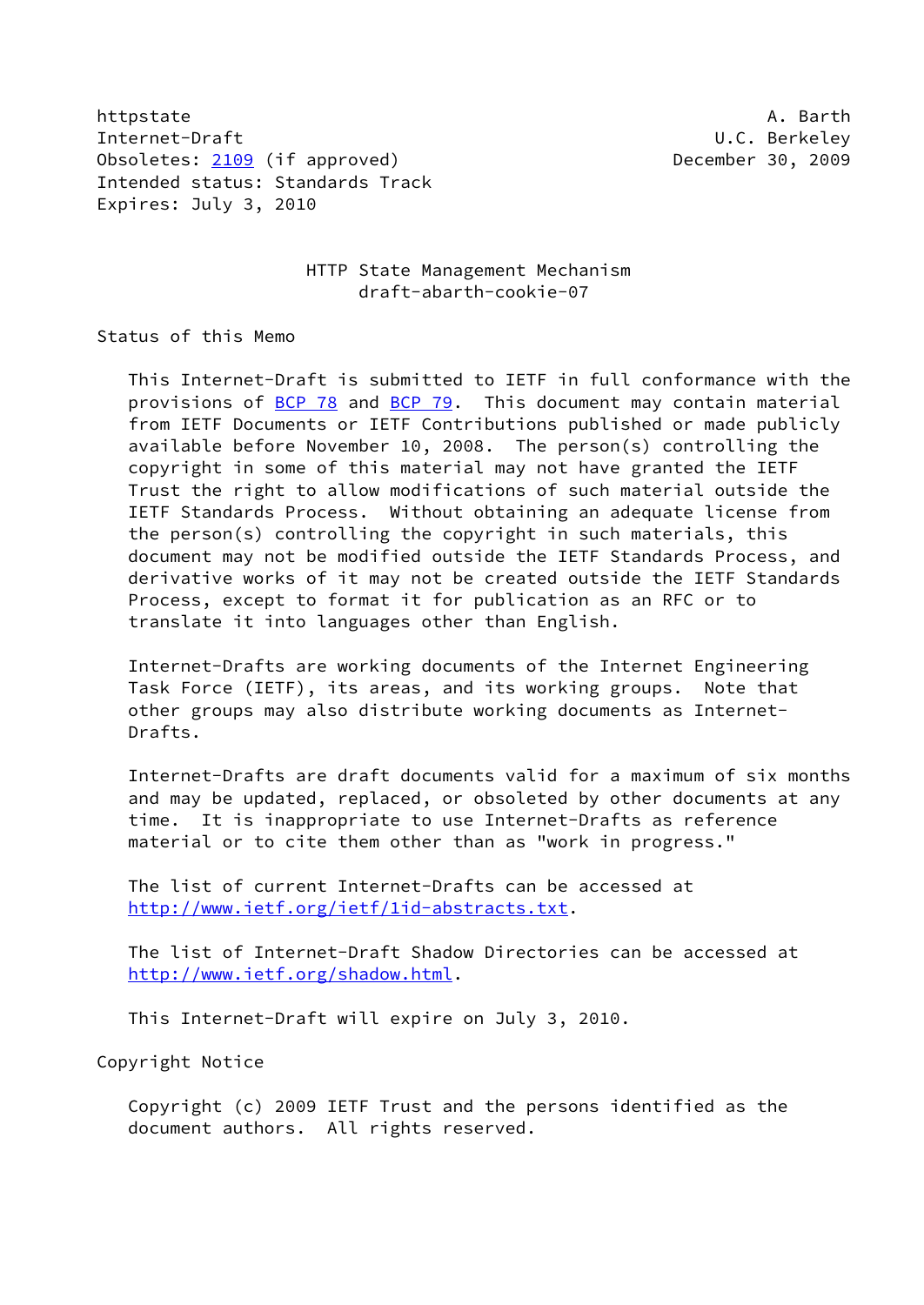Internet-Draft HTTP State Management Mechanism December 2009

This document is subject to **[BCP 78](https://datatracker.ietf.org/doc/pdf/bcp78)** and the IETF Trust's Legal Provisions Relating to IETF Documents in effect on the date of publication of this document [\(http://trustee.ietf.org/license-info](http://trustee.ietf.org/license-info)). Please review these documents carefully, as they describe your rights and restrictions with respect to this document.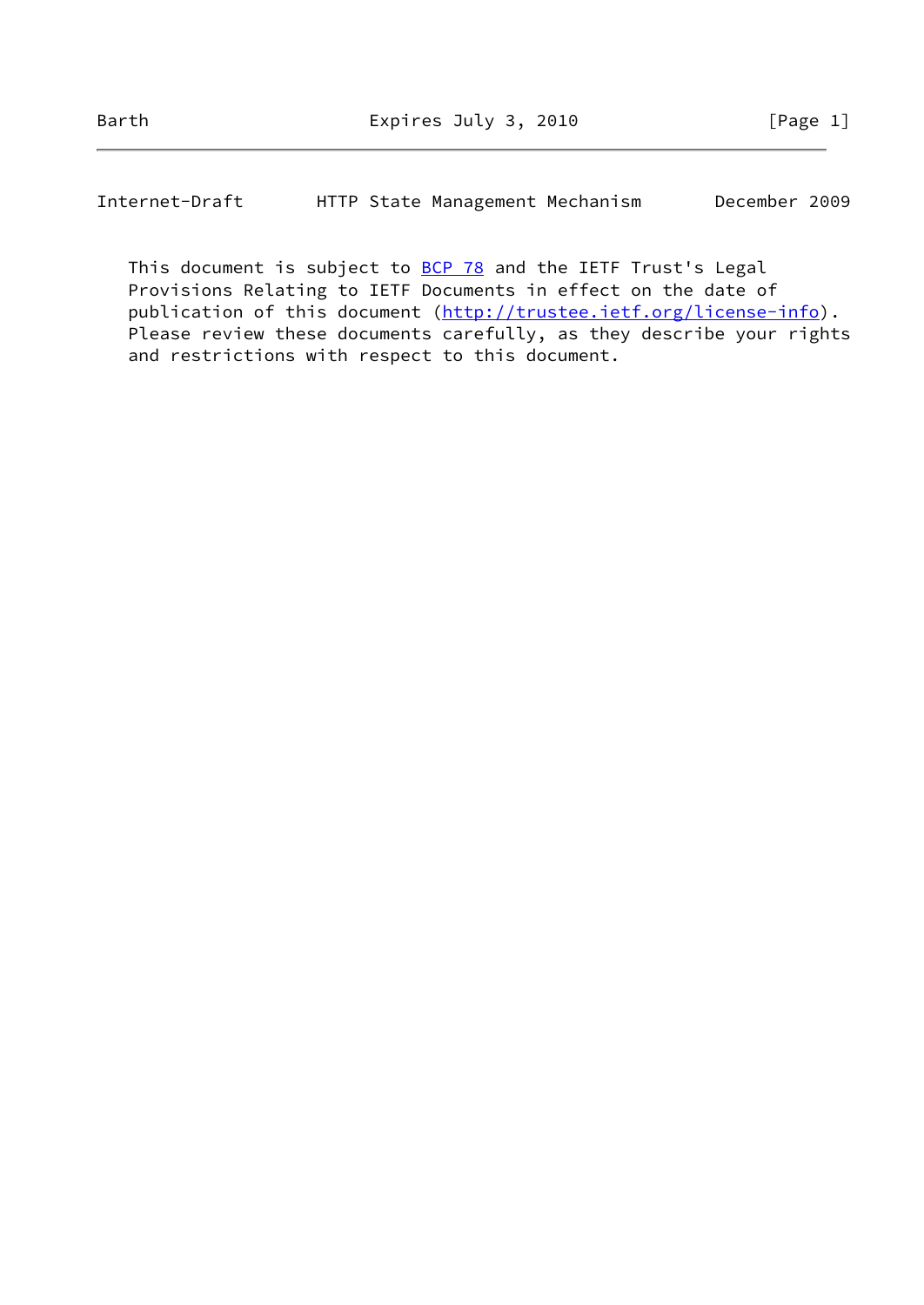Barth Expires July 3, 2010 [Page 2]

Internet-Draft HTTP State Management Mechanism December 2009

#### Abstract

 This document defines the HTTP Cookie and Set-Cookie headers. These headers can be used by HTTP servers to store state on HTTP user agents, letting the servers maintain a stateful session over the mostly stateless HTTP protocol. The cookie protocol has many historical infelicities and should be avoided for new applications of HTTP.

 NOTE: If you have suggestions for improving the draft, please send email to http-state@ietf.org. Suggestions with test cases are especially appreciated.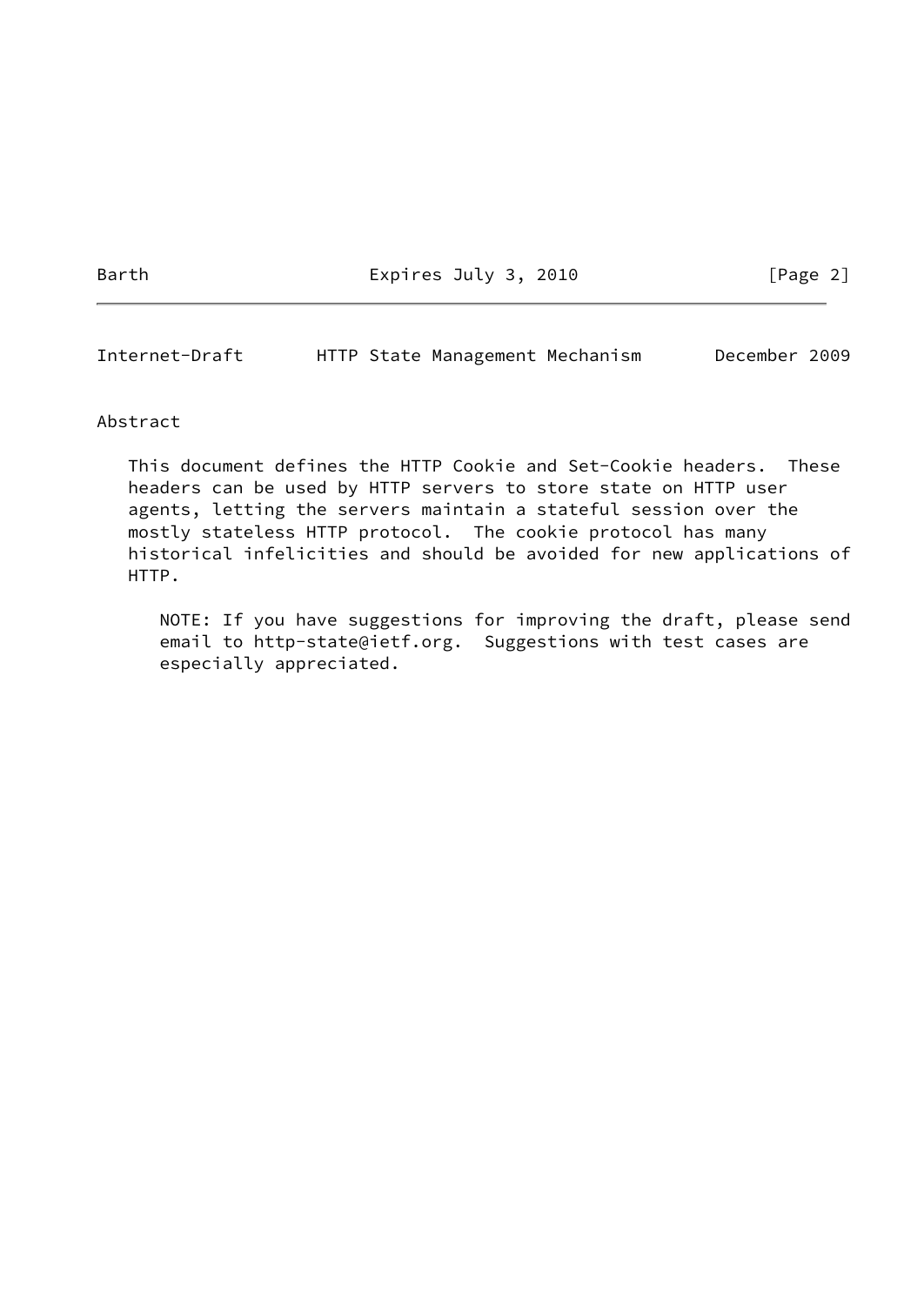# Barth **Expires July 3, 2010** [Page 3]

| Internet-Draft |  |  | HTTP State Management Mechanism |  |  | December 2009 |  |
|----------------|--|--|---------------------------------|--|--|---------------|--|
|----------------|--|--|---------------------------------|--|--|---------------|--|

# Table of Contents

| 1.                                                |                                                                                 |  |  |  |  |  |  |  |  |  |                |
|---------------------------------------------------|---------------------------------------------------------------------------------|--|--|--|--|--|--|--|--|--|----------------|
|                                                   |                                                                                 |  |  |  |  |  |  |  |  |  |                |
| 2.                                                |                                                                                 |  |  |  |  |  |  |  |  |  |                |
| 3.                                                |                                                                                 |  |  |  |  |  |  |  |  |  | $\mathbf{Z}$   |
|                                                   |                                                                                 |  |  |  |  |  |  |  |  |  | $\overline{1}$ |
|                                                   |                                                                                 |  |  |  |  |  |  |  |  |  |                |
|                                                   |                                                                                 |  |  |  |  |  |  |  |  |  |                |
|                                                   |                                                                                 |  |  |  |  |  |  |  |  |  |                |
| $\underline{4.1.2}$ . Semantics (Non-Normative) 9 |                                                                                 |  |  |  |  |  |  |  |  |  |                |
|                                                   |                                                                                 |  |  |  |  |  |  |  |  |  |                |
|                                                   |                                                                                 |  |  |  |  |  |  |  |  |  |                |
|                                                   |                                                                                 |  |  |  |  |  |  |  |  |  |                |
|                                                   |                                                                                 |  |  |  |  |  |  |  |  |  |                |
|                                                   |                                                                                 |  |  |  |  |  |  |  |  |  |                |
|                                                   |                                                                                 |  |  |  |  |  |  |  |  |  |                |
|                                                   |                                                                                 |  |  |  |  |  |  |  |  |  |                |
|                                                   |                                                                                 |  |  |  |  |  |  |  |  |  |                |
| $5.2$ . The Set-Cookie Header 15                  |                                                                                 |  |  |  |  |  |  |  |  |  |                |
| 5.2.1.                                            | The Max-Age Attribute $\dots \dots \dots \dots \dots \dots \dots \overline{16}$ |  |  |  |  |  |  |  |  |  |                |
| 5.2.2.                                            | The Expires Attribute $\ldots \ldots \ldots \ldots \ldots \frac{17}{2}$         |  |  |  |  |  |  |  |  |  |                |
| 5.2.3.                                            | The Domain Attribute 18                                                         |  |  |  |  |  |  |  |  |  |                |
| 5.2.4. The Path Attribute 18                      |                                                                                 |  |  |  |  |  |  |  |  |  |                |
| $5.2.5$ . The Secure Attribute 19                 |                                                                                 |  |  |  |  |  |  |  |  |  |                |
| $5.2.6$ . The HttpOnly Attribute 19               |                                                                                 |  |  |  |  |  |  |  |  |  |                |
|                                                   |                                                                                 |  |  |  |  |  |  |  |  |  |                |
|                                                   |                                                                                 |  |  |  |  |  |  |  |  |  |                |
|                                                   |                                                                                 |  |  |  |  |  |  |  |  |  |                |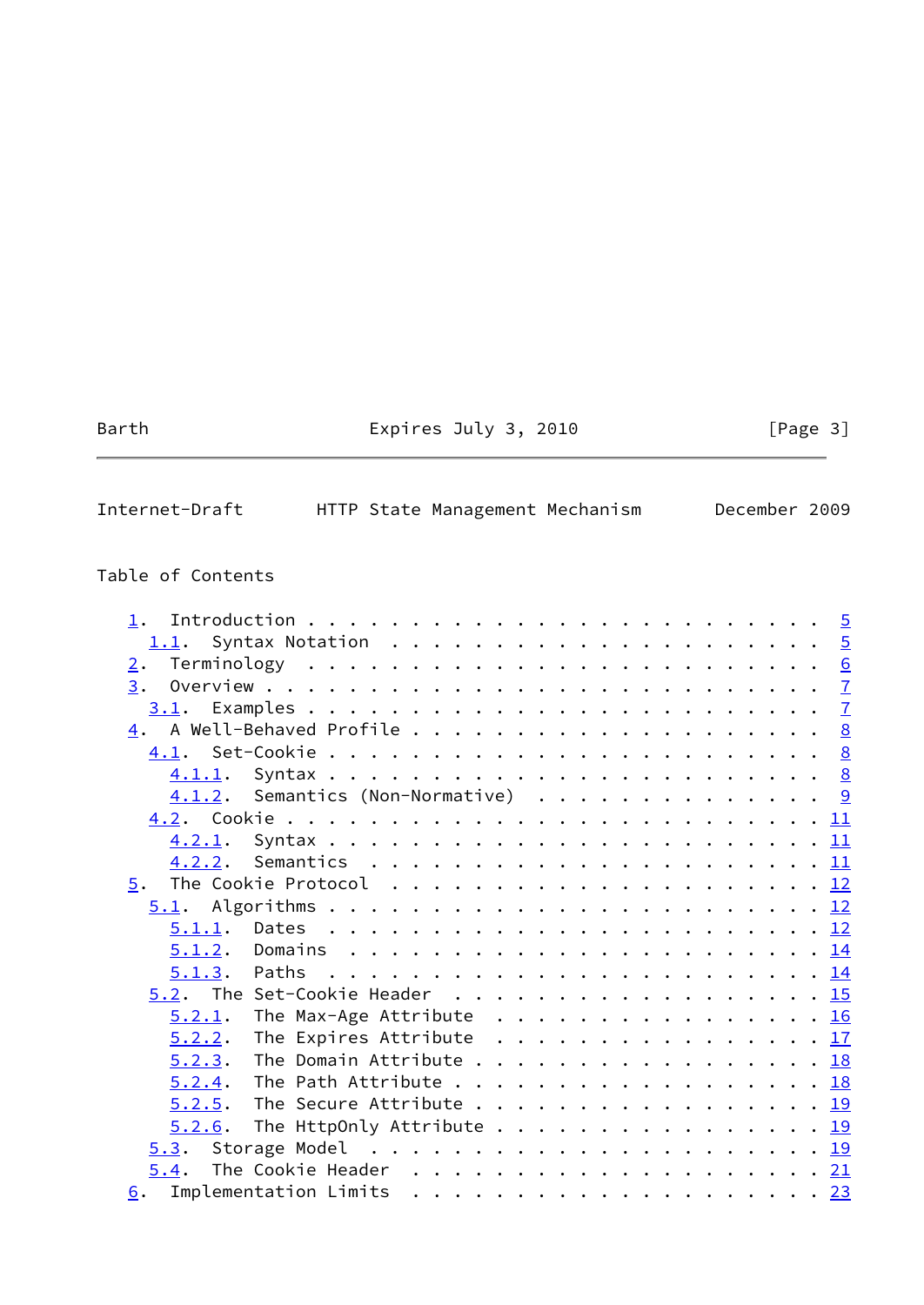| 7. Security Considerations 24   |  |  |  |  |  |  |  |  |  |  |
|---------------------------------|--|--|--|--|--|--|--|--|--|--|
|                                 |  |  |  |  |  |  |  |  |  |  |
|                                 |  |  |  |  |  |  |  |  |  |  |
|                                 |  |  |  |  |  |  |  |  |  |  |
|                                 |  |  |  |  |  |  |  |  |  |  |
| Appendix A. Acknowledgements 27 |  |  |  |  |  |  |  |  |  |  |
|                                 |  |  |  |  |  |  |  |  |  |  |

Barth Expires July 3, 2010 [Page 4]

<span id="page-4-1"></span>Internet-Draft HTTP State Management Mechanism December 2009

# <span id="page-4-0"></span>[1](#page-4-0). Introduction

 This document defines the HTTP Cookie and Set-Cookie header. Using the Set-Cookie header, an HTTP server can store name/value pairs (called cookies) at the user agent. When the user agent makes subsequent requests to the server, the user agent will return the name/value pairs in the Cookie header.

 Although simple on its surface, the cookie protocol has a number of complexities. For example, the server indicates a scope for each cookie when sending them to the user agent. The scope indicates the maximum amount of time the user agent should persist the cookie, to which servers the user agent should return the cookie, and for which protocols the cookie is applicable.

 For historical reasons, the cookie protocol contains a number of security and privacy infelicities. For example, a server can indicate that a given cookie is intended for "secure" connections, but the Secure attribute provides only confidentiality (not integrity) from active network attackers. Similarly, cookies for a given host are shared across all the ports on that host, even though the usual "same-origin policy" used by web browsers isolates content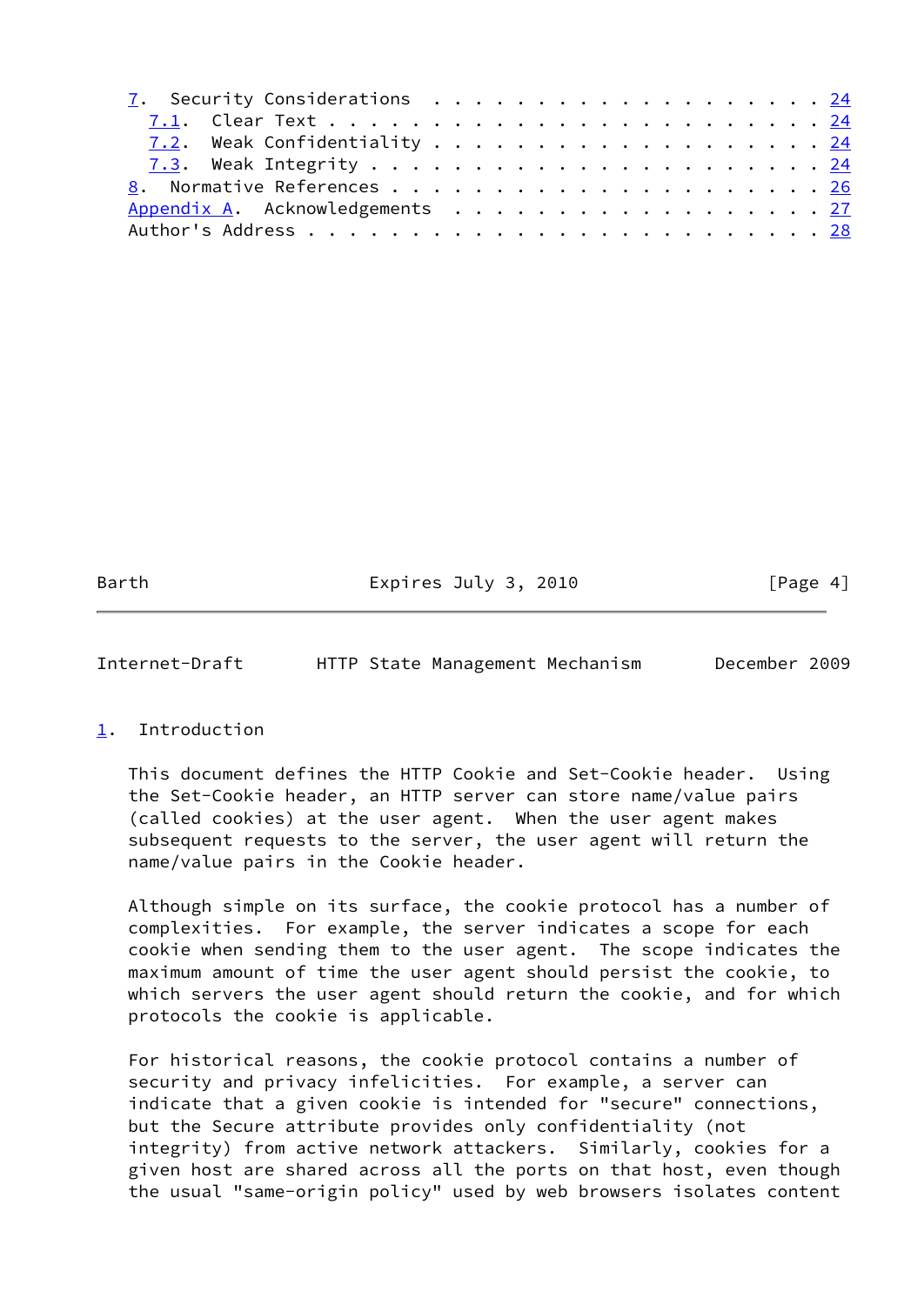retrieved from different ports.

<span id="page-5-0"></span>[1.1](#page-5-0). Syntax Notation

 This specification uses the Augmented Backus-Naur Form (ABNF) notation of [\[RFC5234](https://datatracker.ietf.org/doc/pdf/rfc5234)].

 The following core rules are included by reference, as defined in [\[RFC5234\], Appendix](https://datatracker.ietf.org/doc/pdf/rfc5234#appendix-B.1) B.1: ALPHA (letters), CR (carriage return), CRLF (CR LF), CTL (controls), DIGIT (decimal 0-9), DQUOTE (double quote), HEXDIG (hexadecimal 0-9/A-F/a-f), LF (line feed), OCTET (any 8-bit sequence of data), SP (space), HTAB (horizontal tab), VCHAR (any visible [USASCII] character), and WSP (whitespace).

Barth Expires July 3, 2010 [Page 5]

<span id="page-5-2"></span>Internet-Draft HTTP State Management Mechanism December 2009

<span id="page-5-1"></span>[2](#page-5-1). Terminology

 The terms user agent, client, server, proxy, and origin server have the same meaning as in the HTTP/1.0 specification.

 The terms request-host and request-URI refer to the values the user agent would send to the server as, respectively, the host (but not port) and abs\_path portions of the absoluteURI (http\_URL) of the HTTP request line.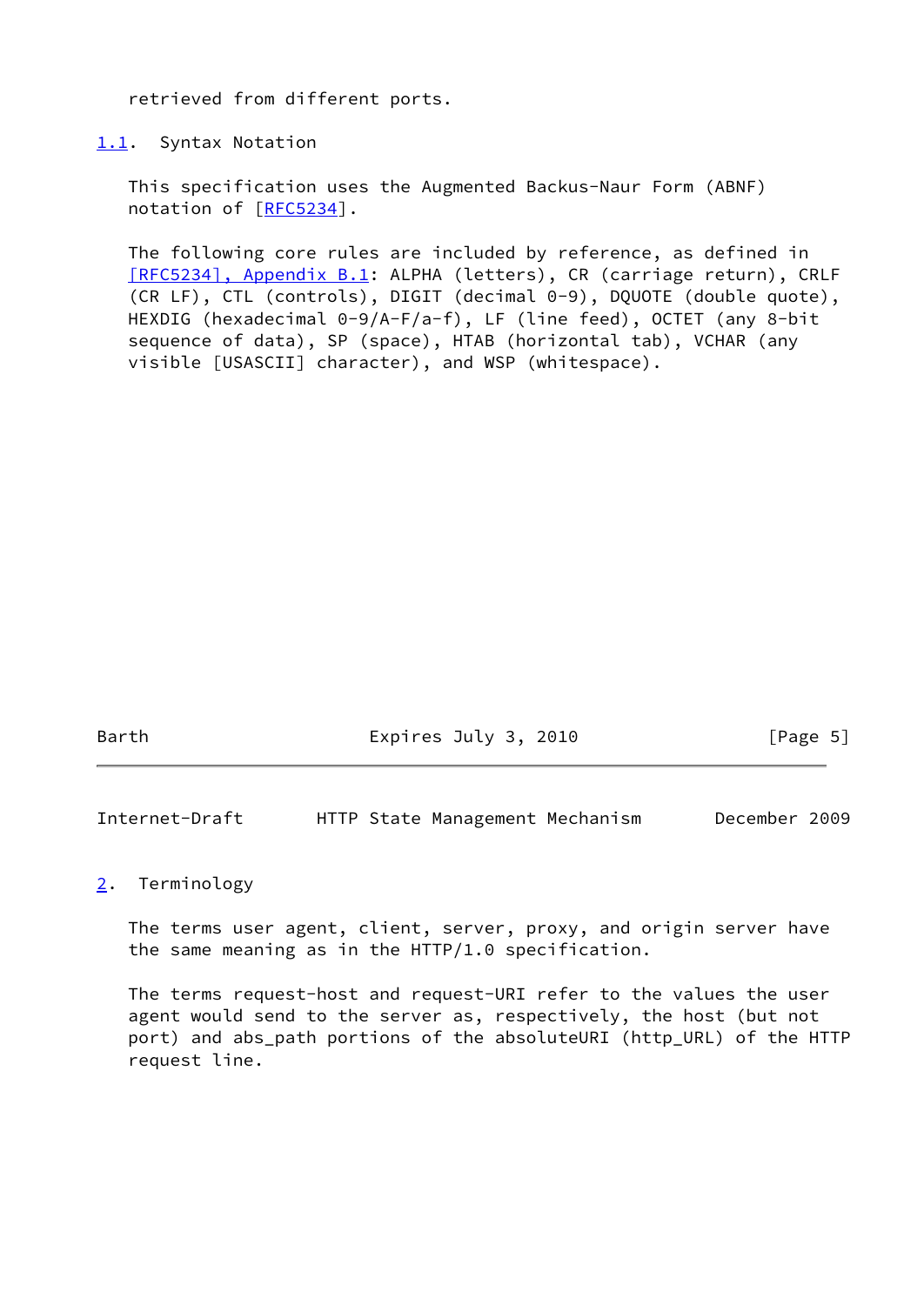Barth Expires July 3, 2010 [Page 6]

<span id="page-6-1"></span>Internet-Draft HTTP State Management Mechanism December 2009

# <span id="page-6-0"></span>[3](#page-6-0). Overview

 We outline here a way for an origin server to send state information to the user agent, and for the user agent to return the state information to the origin server.

 The origin server initiates a session, if it so desires, by including a Set-Cookie header in an HTTP response. (Note that "session" here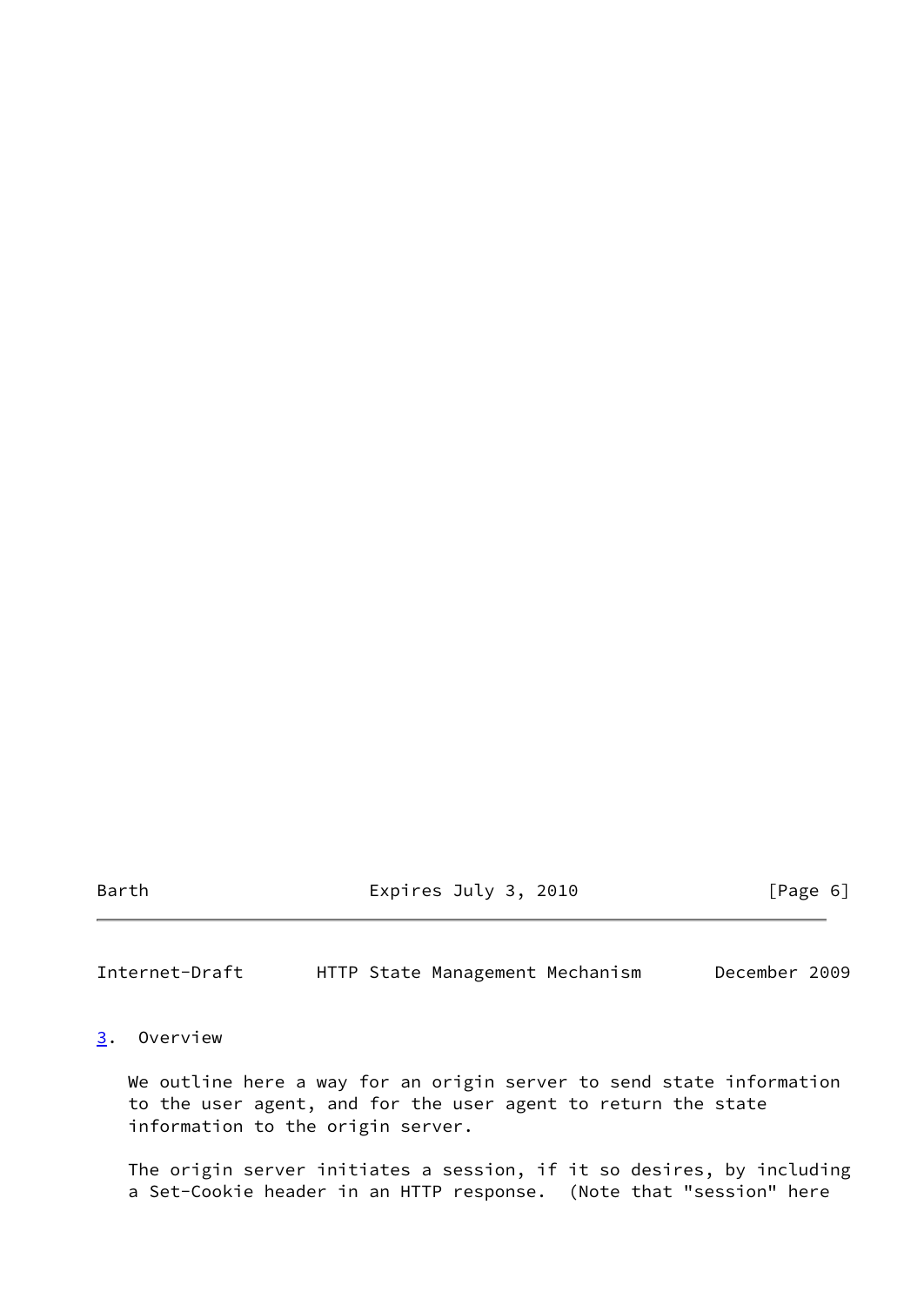does not refer to a persistent network connection but to a logical session created from HTTP requests and responses. The presence or absence of a persistent connection should have no effect on the use of cookie-derived sessions).

 The user agent returns a Cookie request header to the origin server if it chooses to continue a session. The Cookie header contains a number of cookies the user agent received in previous Set-Cookie headers. The origin server MAY ignore the Cookie header or use the header to determine the current state of the session. The origin server MAY send the user agent a Set-Cookie response header with the same or different information, or it MAY send no Set-Cookie header at all.

 Servers MAY return a Set-Cookie response headers with any response. User agents should send Cookie request headers, subject to other rules detailed below, with every request.

 An origin server MAY include multiple Set-Cookie header fields in a single response. Note that an intervening gateway MUST NOT fold multiple Set-Cookie header fields into a single header field.

# <span id="page-7-0"></span>[3.1](#page-7-0). Examples

[TODO: Put some examples here.

Barth Expires July 3, 2010 [Page 7]

<span id="page-7-2"></span><span id="page-7-1"></span>Internet-Draft HTTP State Management Mechanism December 2009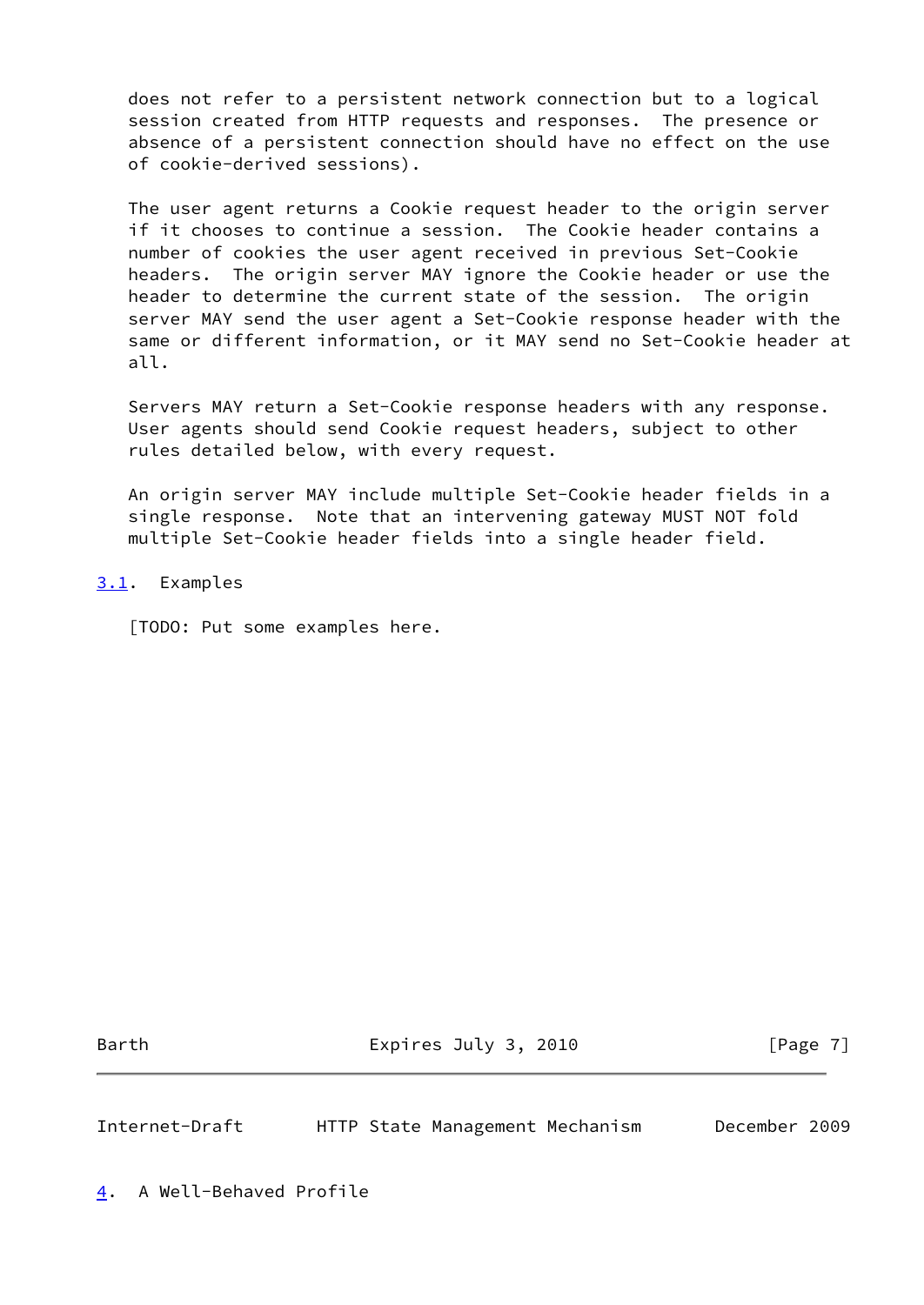This section describes the syntax and semantics of a well-behaved profile of the protocol. Servers SHOULD use the profile described in this section, both to maximize interoperability with existing user agents and because a future version of the cookie protocol could remove support for some of the most esoteric aspects of the protocol. User agents, however, MUST implement the full protocol to ensure interoperability with servers making use of the full protocol.

#### <span id="page-8-0"></span>[4.1](#page-8-0). Set-Cookie

 The Set-Cookie header is used to send cookies from the server to the user agent.

#### <span id="page-8-1"></span>[4.1.1](#page-8-1). Syntax

 Informally, the Set-Cookie response header comprises the token Set- Cookie:, followed by a cookie. Each cookie begins with a name-value pair, followed by zero or more semi-colon-separated attribute-value pairs. Servers SHOULD NOT send Set-Cookie headers that fail to conform to the following grammar:

|              | set-cookie-header = "Set-Cookie:" OWS a-cookie OWS                      |
|--------------|-------------------------------------------------------------------------|
| a-cookie     | = cookie-pair $*( ";" cookie-av)$                                       |
| cookie-pair  | = cookie-name "=" cookie-value                                          |
| cookie-name  | $=$ token                                                               |
| cookie-value | $=$ token                                                               |
| token        | = <token, 2616="" as="" defined="" in="" rfc=""></token,>               |
|              |                                                                         |
| cookie-av    | $=$ expires-av / domain-av / path-av /                                  |
|              | secure-av / httponly-av                                                 |
| expires-av   | = "Expires" "=" cookie-date                                             |
| cookie-date  | = <rfc1123-date, 2616="" as="" defined="" in="" rfc=""></rfc1123-date,> |
| domain-av    | = "Domain" "=" domain-value                                             |
| domain-value | = token                                                                 |
| path-av      | = "Path" "=" path-value                                                 |
| path-value   | = <abs_path, 2616="" as="" defined="" in="" rfc=""></abs_path,>         |
| secure-av    | = "Secure"                                                              |
| httponly-av  | = "HttpOnly"                                                            |
|              |                                                                         |

Servers SHOULD NOT include two attributes with the same name.

 The cookie-value is opaque to the user agent and MAY be anything the origin server chooses to send, possibly in a server-selected printable ASCII encoding. "Opaque" implies that the content is of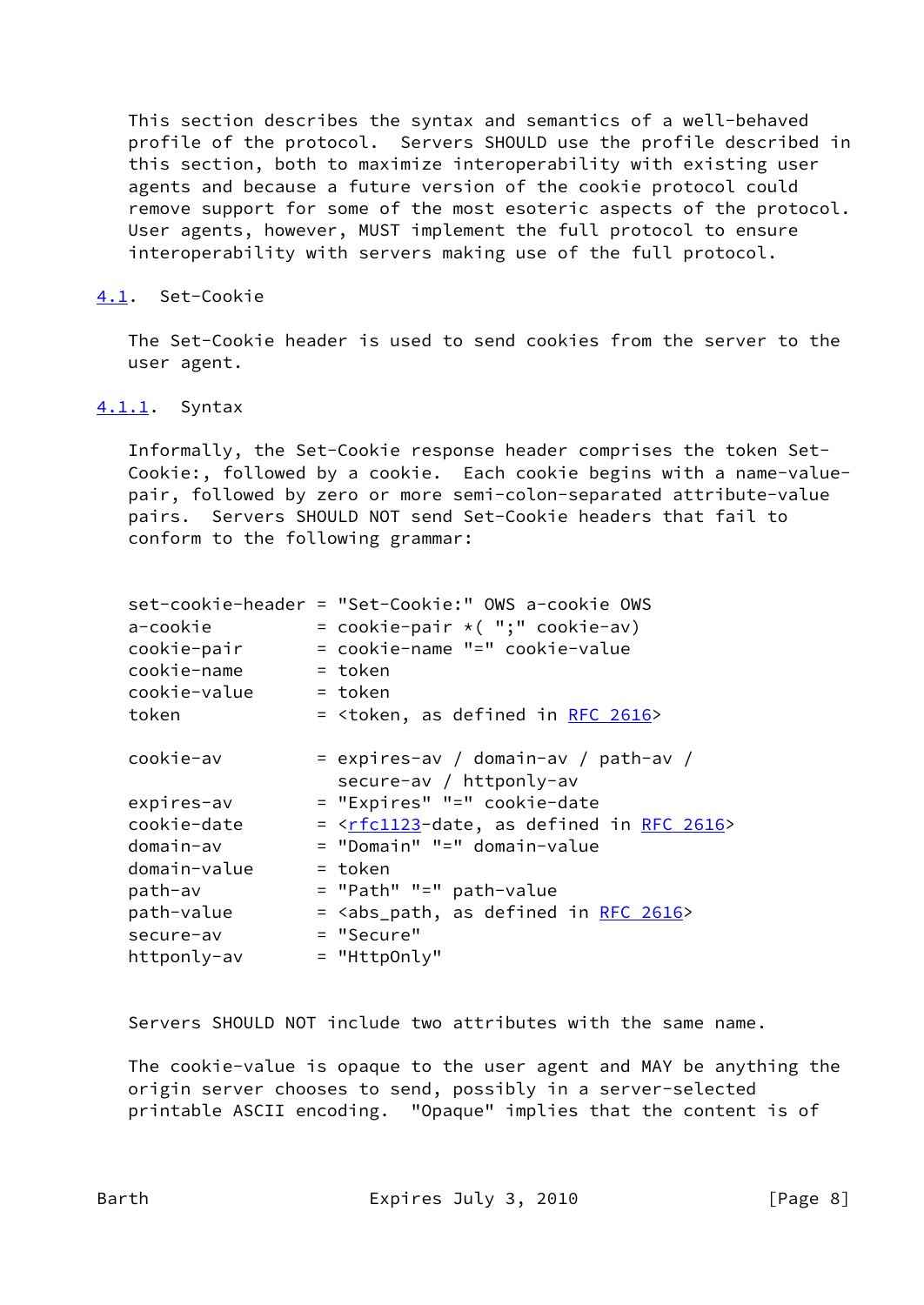<span id="page-9-1"></span> interest and relevance only to the origin server. The content is, in fact, be readable by anyone who examines the Set-Cookie header.

 NOTE: The syntax above allows whitespace between the attribute and the U+3D ("=") character. Servers wishing to interoperate with some legacy user agents might wish to elide this whitespace.

#### <span id="page-9-0"></span>[4.1.2](#page-9-0). Semantics (Non-Normative)

 This section describes a simplified semantics of the Set-Cookie header. These semantics are detailed enough to be useful for understanding the most common uses of the cookie protocol. The full semantics are described in [Section 5.](#page-12-0)

When the user agent receives a Set-Cookie header, the user agent stores the cookie in its cookie store.When the user agent subsequently makes an HTTP request, the user agent consults its cookie store and includes the applicable, non-expired cookies in the Cookie header.

 If the cookie store already contains a cookie with the same cookie name, domain-value, and path-value, the existing cookie is evicted from the cookie store and replaced with the new value. Notice that servers can delete cookies by setting their values to the empty string or by including an Expires attribute with a value in the past.

 By default, cookies are returned only to the origin server and expire at a the end of the current session (as defined by the user agent). The server can override the default handling of cookies by specifying various cookie attributes. User agents ignore unrecognized cookie attributes.

# <span id="page-9-2"></span>[4.1.2.1](#page-9-2). Expires

 The Expires attribute represent the maximum lifetime of the cookie, represented as the date and time at which the cookie expires. The user agent is not required to persist the cookie until the specified date has passed. In fact, user agents often evict cookies from the cookie store due to memory pressure or privacy concerns.

# <span id="page-9-3"></span>[4.1.2.2](#page-9-3). Domain

 The Domain attribute specifies the hosts for which the cookie is applicable. For example, if the domain attribute contains the value ".example.com", the use agent will include the cookie in the Cookie header when making HTTPS requests to example.com, www.example.com,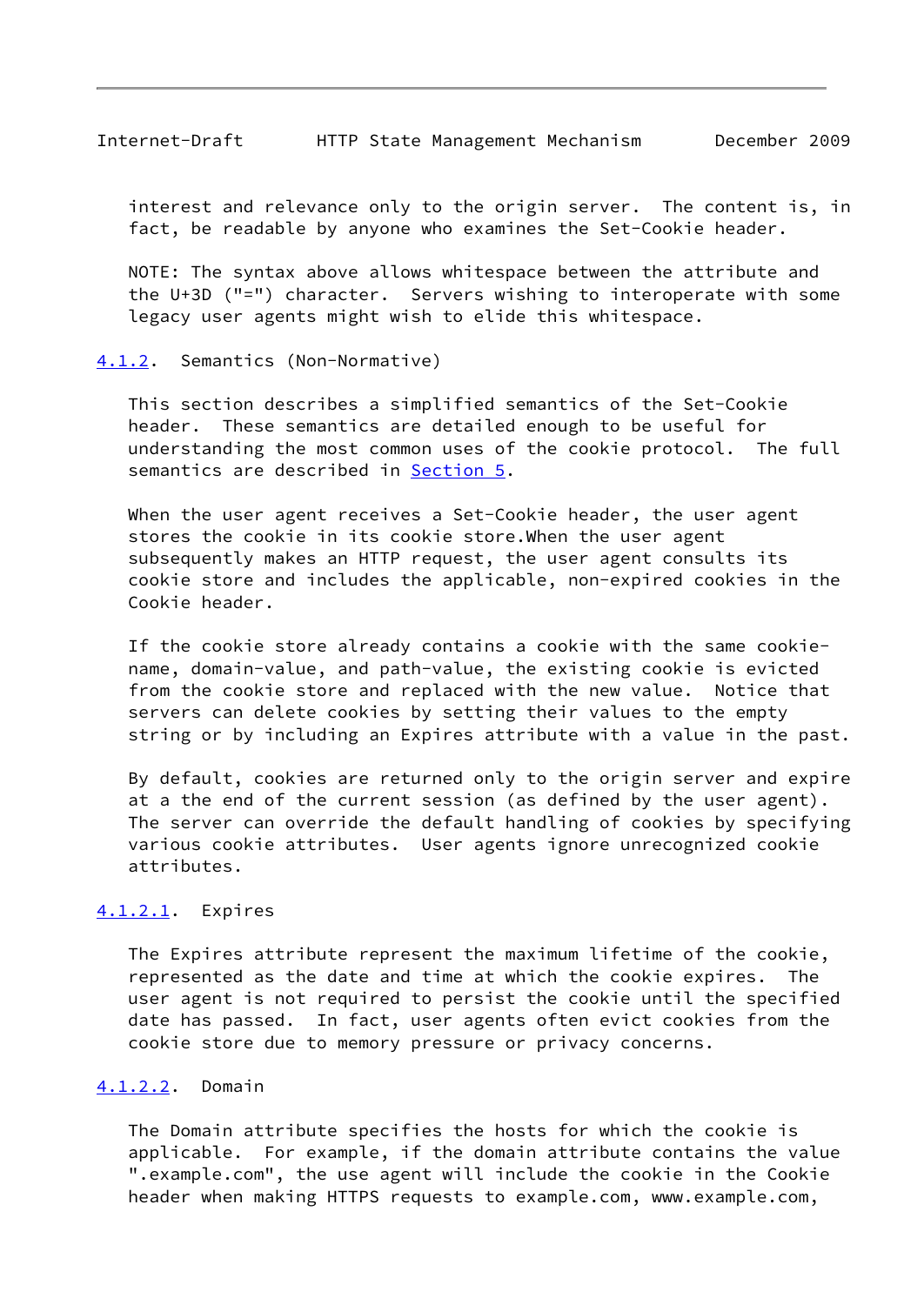and www.corp.example.com. (Note that the leading U+2E (".") is meaningless and not required.) If the server omits the Domain

Barth Expires July 3, 2010 [Page 9]

Internet-Draft HTTP State Management Mechanism December 2009

 attribute, the user agent will return the cookie only to the origin server

 The user agent will reject cookies less the Domain attribute specifies a scope for the cookie that would include the origin server. For example, the user agent will accept a Domain attribute of ".example.com" or of ".foo.example.com" from a response from foo.example.com, but the user agent will not accept a Domain attribute of ".bar.example.com" or ".baz.foo.example.com".

 NOTE: For security reasons, some user agents are configured to reject Domain attributes that do not correspond to a "registry controlled" domain (or a subdomain of a registry controlled domain). For example, some user agents will reject Domain attributes of ".com".

#### <span id="page-10-0"></span>[4.1.2.3](#page-10-0). Path

 The Path attribute limits the scope of the cookie to a set of paths. When a cookie has a Path attribute, the user agent will include the cookie in an HTTP request only if the path portion of the Request-URI matches (or is a subdirectory of) the cookie's Path attribute, where the U+2F ("/") character is interpreted as a directory separator. If the server omits the Path attribute, the user agent will use the directory of the Request-URI's path component as the default value.

 Although seemingly useful for isolating cookies between different paths within a given domain, the Path attribute cannot be relied upon for security for two reasons: First, user agents do not prevent one path from overwriting the cookies for another path. For example, a response to a request for /foo/bar.html can include a Set-Cookie header with a Path attribute of "/baz". Second, the "same-origin" policy implemented by many user agents does not isolate different paths within an origin. For example, /foo/bar.html can read cookies with a Path attribute of "/baz" because they are within the "same origin".

# <span id="page-10-1"></span>[4.1.2.4](#page-10-1). Secure

The Secure attribute limits the scope of the cookie to "secure"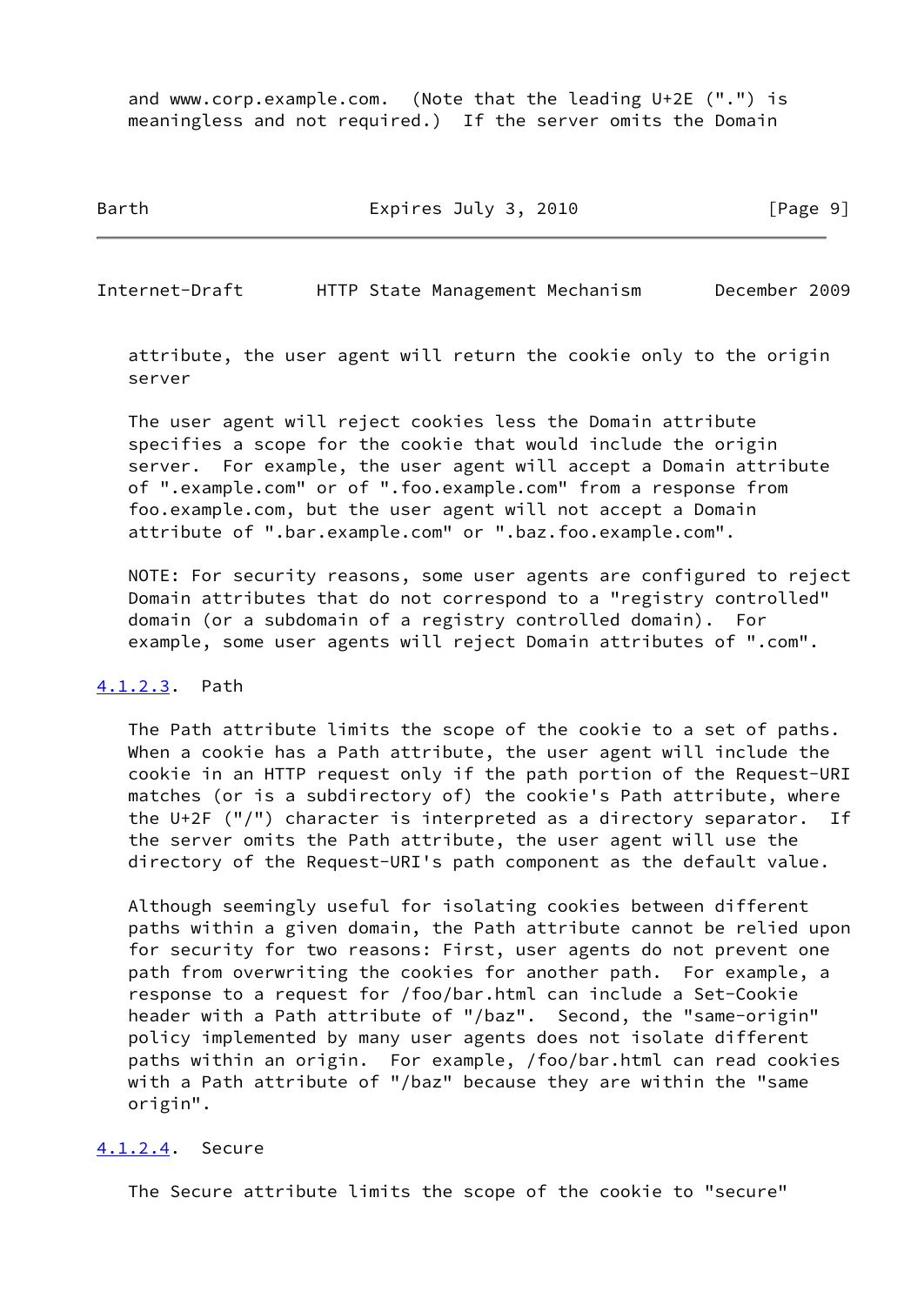channels (where "secure" is defined by the user agent). When a cookie has the Secure attribute, the user agent will include the cookie in an HTTP request only if the request is transmitted over a secure channel (typically TLS [[RFC5234](https://datatracker.ietf.org/doc/pdf/rfc5234)]).

 Although seemingly useful for protecting cookies from active network attackers, the Secure attribute protects only the cookie's confidentiality. An active network attacker can overwrite Secure cookies from an insecure channel, disrupting the integrity of the

Barth Expires July 3, 2010 [Page 10]

<span id="page-11-1"></span>Internet-Draft HTTP State Management Mechanism December 2009

cookies.

<span id="page-11-4"></span>[4.1.2.5](#page-11-4). HttpOnly

 The HttpOnly attribute limits the scope of the cookie to HTTP requests. In particular, the attribute instructs the user agent to elide the cookie when providing access to its cookie store via "non- HTTP" APIs (as defined by the user agent).

<span id="page-11-0"></span>[4.2](#page-11-0). Cookie

<span id="page-11-2"></span>[4.2.1](#page-11-2). Syntax

 The user agent returns stored cookies to the origin server in the Cookie header. If the server conforms to the requirements in this section, the requirements in the next section will cause the user agent to return a Cookie header that conforms to the following grammar.

```
 cookie-header = "Set-Cookie:" OWS cookie-pair *( ";" cookie-pair) OWS
 cookie-pair = cookie-name "=" cookie-value
 cookie-name = token
 cookie-value = token
token =2.2 of RFC 2616</u>>
```
# <span id="page-11-3"></span>[4.2.2](#page-11-3). Semantics

 Each cookie-pair represents a cookie stored by the user agent. The cookie-name and the cookie-value are returned verbatim from the corresponding parts of the Set-Cookie header.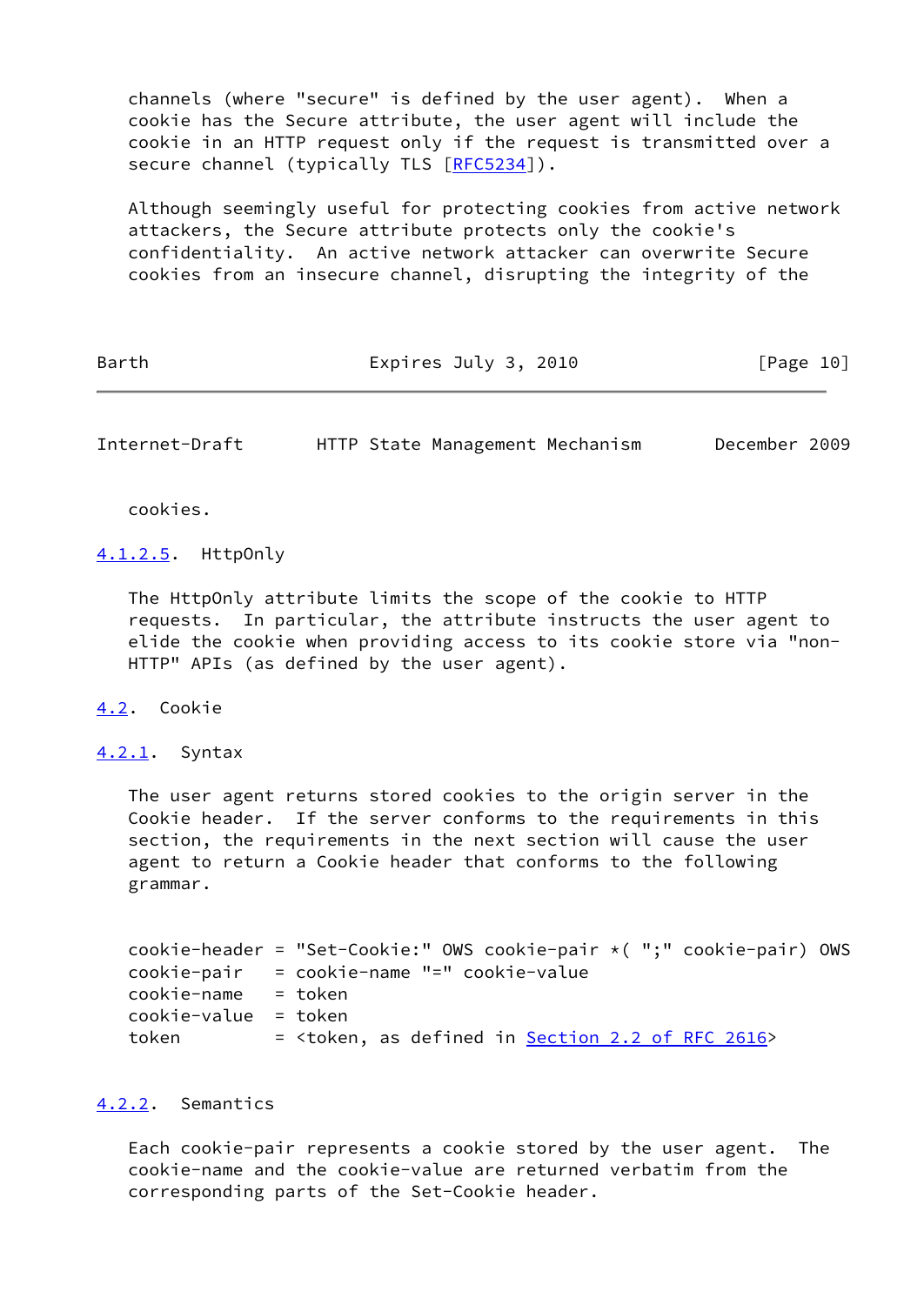Notice that the cookie attributes are not returned. In particular, the server cannot determine from the Cookie header alone when a cookie will expire, for which domains the cookie is valid, for which paths the cookie is valid, or whether the cookie is marked Secure or HttpOnly.

 The semantics of individual cookies in the Cookie header is not defined by this document. Servers are expected to imbue these cookies with server-specific semantics.

Barth Expires July 3, 2010 [Page 11]

<span id="page-12-1"></span>Internet-Draft HTTP State Management Mechanism December 2009

# <span id="page-12-0"></span>[5](#page-12-0). The Cookie Protocol

 For historical reasons, the full cookie protocol contains a number of exotic quirks. This section is intended to specify the cookie protocol in enough precision to enable a user agent that implement the protocol precisely as specified to interoperate with existing servers.

 Although some parts of the cookie protocol is specified algorithmically, user agents are free to implement the cookie protocol in any manner as long as their resultant behavior is "black box" indistinguishable from a user agent that implements the protocol as described.

# <span id="page-12-2"></span>[5.1](#page-12-2). Algorithms

 The cookie protocol uses a number of self-contained algorithms, which are described in this section.

# <span id="page-12-3"></span>[5.1.1](#page-12-3). Dates

 The user agent MUST use the following algorithm to \*parse a cookie date\*:

1. Using the grammar below, divide the cookie-date into date-tokens.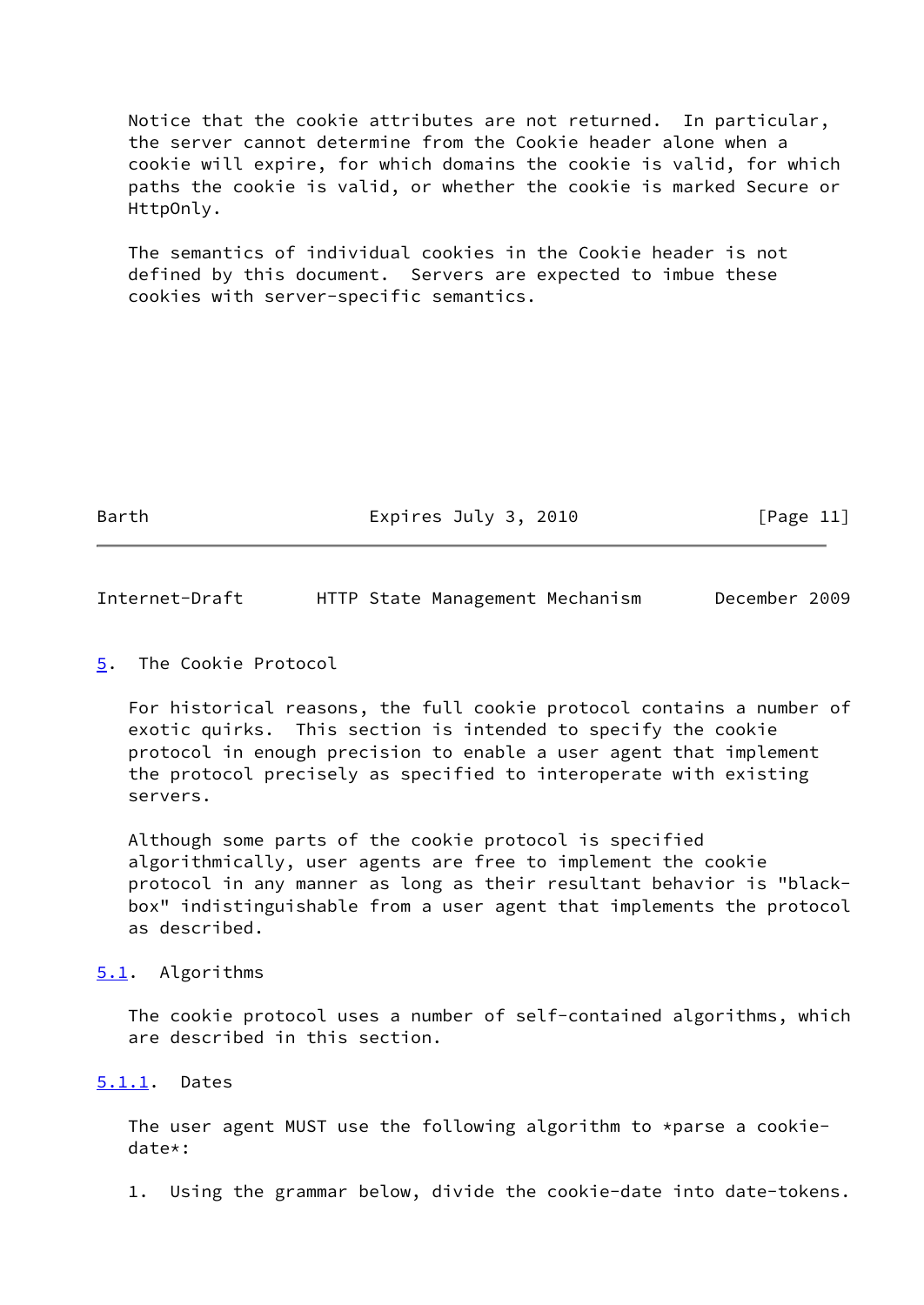| cookie-date  | = date-token $\star$ (1 $\star$ delimiter date-token) |
|--------------|-------------------------------------------------------|
| delimiter    | = %x09 / %x20 / %x21 / %x22 / %x23 / %x24 /           |
|              | %x25 / %x26 / %x27 / %x28 / %x29 / %x2A /             |
|              | %x2B / %x2C / %x2D / %x2E / %x2F / %x3B /             |
|              | %x3C / %x3D / %x3E / %x3F / %x40 / %x5B /             |
|              | %x5C / %x5D / %x5E / %x5F / %x60 / %x7B /             |
|              | %x7C / %x7D / %x7E                                    |
| date-token   | = day-of-month / month / year / time / mystery        |
| day-of-month | $= 2DIGIT / DIGIT$                                    |
| month        | = "jan" [ mystery ] / "feb" [ mystery ] /             |
|              | "mar" [ mystery ] / "apr" [ mystery ] /               |
|              | "may" $[$ mystery $] /$ "jun" $[$ mystery $] /$       |
|              | "jul" $[$ mystery $] /$ "aug" $[$ mystery $] /$       |
|              | "sep" $[$ mystery $] /$ "oct" $[$ mystery $] /$       |
|              | "nov" [ mystery ] / "dec" [ mystery ]                 |
| year         | = 5DIGIT / 4DIGIT / 3DIGIT / 2DIGIT / DIGIT           |
| time         | = 2DIGIT ":" 2DIGIT ":" 2DIGIT                        |
| mystery      | = <anything a="" delimiter="" except=""></anything>   |

Barth **Expires July 3, 2010** [Page 12]

Internet-Draft HTTP State Management Mechanism December 2009

- 2. Process each date-token sequentially in the order the date-tokens appear in the cookie-date:
	- 1. If the found-day-of-month flag is not set and the date-token matches the day-of-month production, set the found-day-of month flag and set the day-of-month-value to the number denoted by the date-token. Skip the remaining sub-steps and continue to the next date-token.
	- 2. If the found-month flag is not set and the date-token matches the month production, set the found-month flag and set the month-value to the month denoted by the date-token. Skip the remaining sub-steps and continue to the next date-token.
	- 3. If the found-year flag is not set and the date-token matches the year production, set the found-year flag and set the year-value to the number denoted by the date-token. Skip the remaining sub-steps and continue to the next date-token.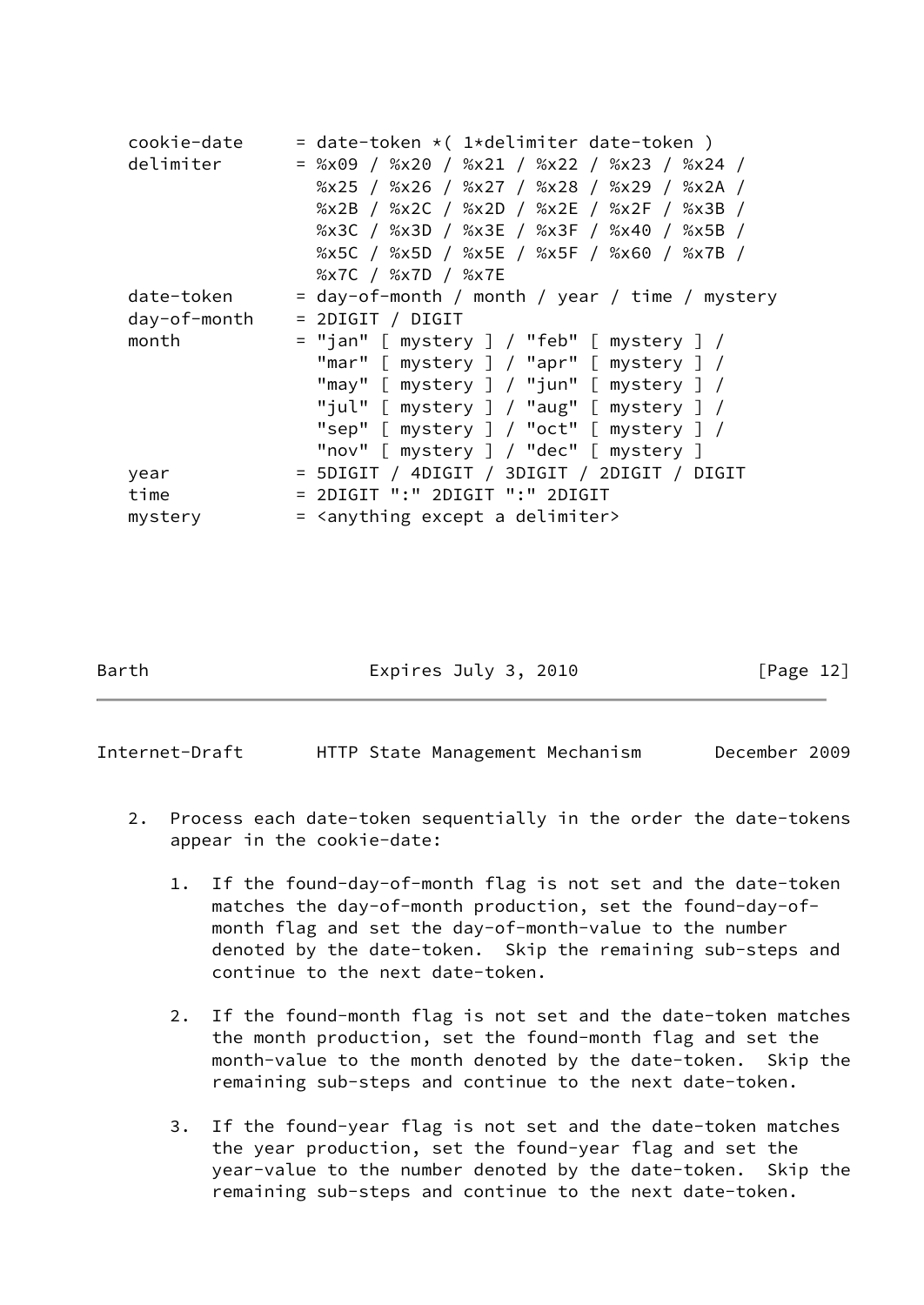- 4. If the found-time flag is not set and the token matches the time production, set the found-time flag and set the hour value, minute-value, and second-value to the numbers denoted by the digits in the date-token, respectively. Skip the remaining sub-steps and continue to the next date-token.
- 3. Abort these steps and  $*fail$  to parse $*$  if
	- \* at least one of the found-day-of-month, found-month, found year, or found-time flags is not set,
	- \* the day-of-month-value is less than 1 or greater than 31,
	- \* the year-value is less than 1601 or greater than 30827,
	- \* the hour-value is greater than 23,
	- \* the minute-value is greater than 59, or
	- \* the second-value is greater than 59.
- 4. If the year-value is greater than 68 and less than 100, increment the year-value by 1900.
- 5. If the year-value is greater than or equal to 0 and less than 69, increment the year-value by 2000.
- 6. Let the parsed-cookie-date be the date whose day-of-month, month, year, hour, minute, and second (in GMT) are the day-of-month-

| Barth | Expires July 3, 2010 | [Page 13] |
|-------|----------------------|-----------|
|       |                      |           |

<span id="page-14-1"></span>Internet-Draft HTTP State Management Mechanism December 2009

 value, the month-value, the year-value, the hour-value, the minute-value, and the second-value, respectively.

7. Return the parsed-cookie-date as the result of this algorithm.

# <span id="page-14-0"></span>[5.1.2](#page-14-0). Domains

A \*canonicalized\* host-name is the host-name converted to lower case.

 A request-host \*domain-matches\* a cookie-domain if the cookie-domain is a suffix of the canonicalized request-host and at least one of the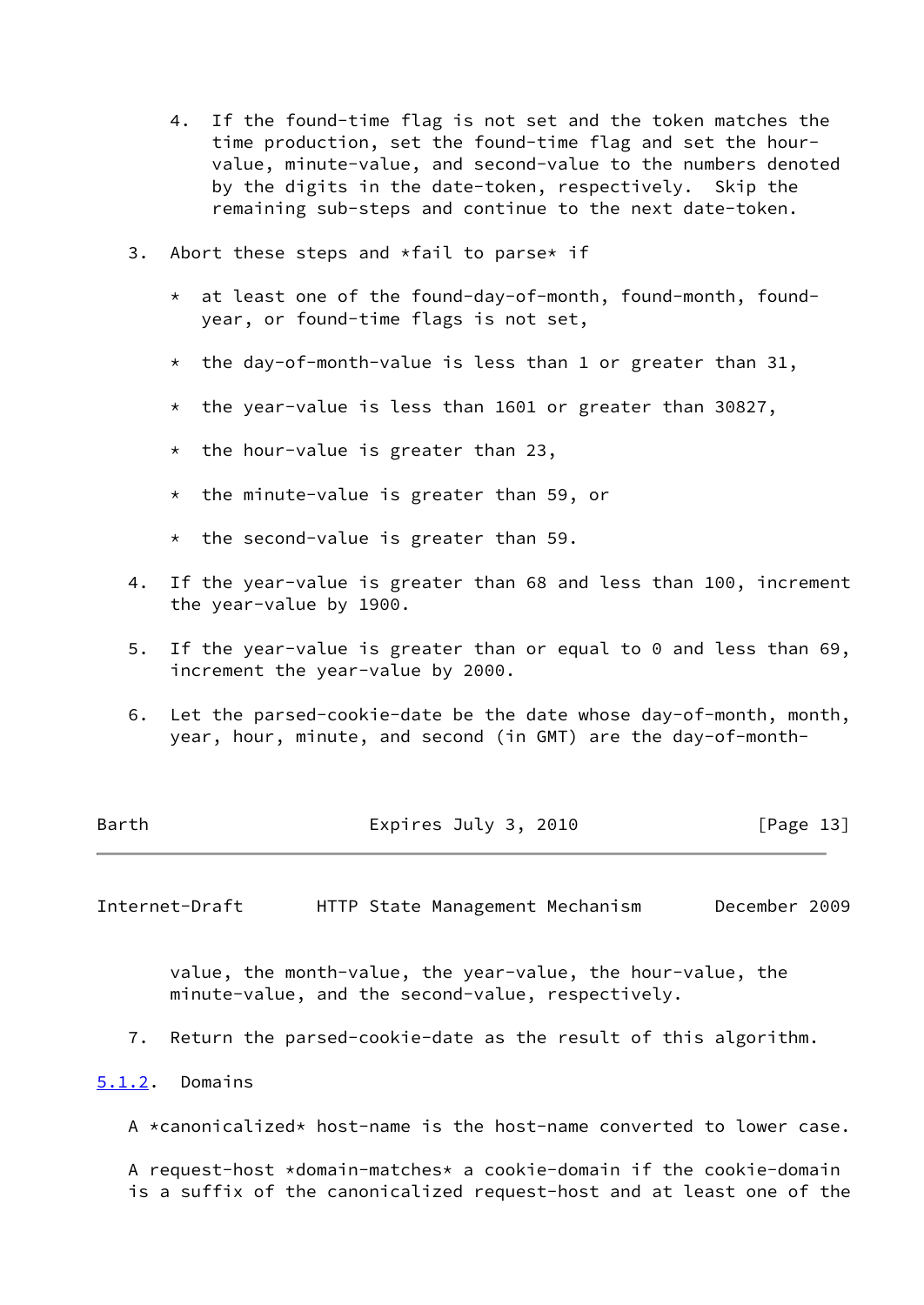following conditions hold:

- o The cookie-domain and the canonicalized request-host are identical.
- o The last character of the canonicalized request-host that is not included in the cookie-domain is a U+2E (".") character and request-host is a host name (i.e., not an IP address). [TODO: Is this the right way to spec this???]

<span id="page-15-0"></span>[5.1.3](#page-15-0). Paths

 The user agent MUST use the following algorithm to compute the \*default-path\* of a cookie:

- 1. Let uri-path be the path portion of the Request-URI.
- 2. If the first character of the uri-path is not a U+2F ("/") character, output U+2F ("/") and skip the remaining steps.
- 3. If the uri-path contains only a single U+2F ("/") character, output U+2F ("/") and skip the remaining steps.
- 4. Output the characters of the uri-path from the first character up to, and but not including, the right-most U+2F ("/").

 A request-path \*path-matches\* a cookie-path if the cookie-path is a prefix of the request-path and at least one of the following conditions hold: [TODO: This isn't exactly what IE does.]

- o The cookie-path and the request-path are identical.
- o The last character of the cookie-path is U+2F ("/").
- o The first character of the request-path that is not included in the cookie-path is a U+2F ("/") character.

| Expires July 3, 2010 | [Page 14] |
|----------------------|-----------|
|                      |           |

<span id="page-15-2"></span>Internet-Draft HTTP State Management Mechanism December 2009

<span id="page-15-1"></span>[5.2](#page-15-1). The Set-Cookie Header

 When a user agent receives an Set-Cookie header in an HTTP response, the user agent \*receives a set-cookie-string\* consisting of the value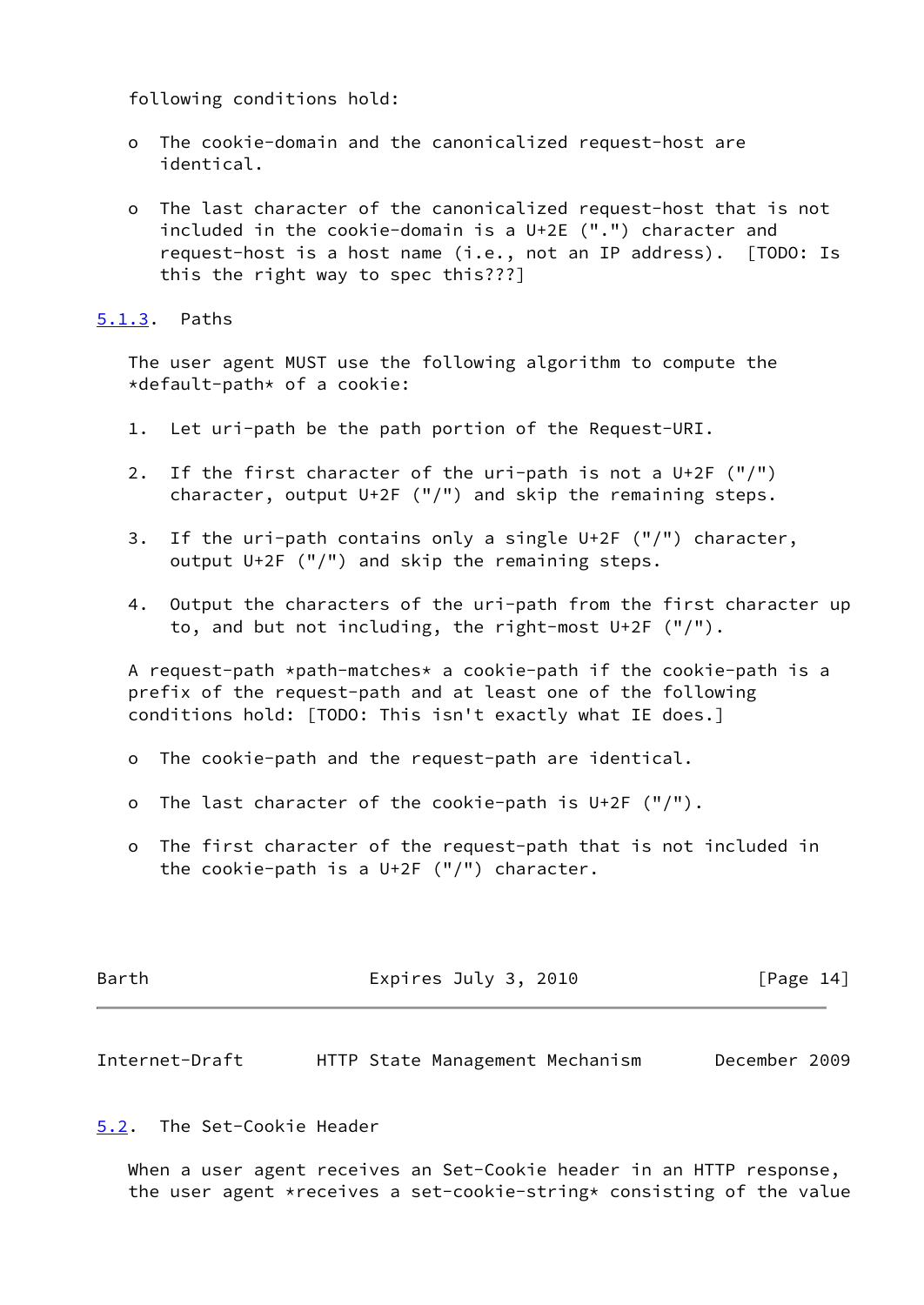of the header.

 A user agent MUST use the following algorithm to parse set-cookie strings:

- 1. If the set-cookie-string is empty or consists entirely of WSP characters, the user agent MAY ignore the entirely.
- 2. If the header contains a U+3B (";") character:

 The name-value-pair string is characters up to, but not including, the first U+3B (";"), and the unparsed-attributes are the remainder of the header (including the U+3B (";") in question).

Otherwise:

 The name-value-pair string is all the character contained in the header, and the unparsed-attributes is the empty string.

3. If the name-value-pair string contains a U+3D ("=") character:

 The (possibly empty) name string is the characters up to, but not including, the first U+3D ("=") character, and the (possibly empty) value string is the characters after the first U+3D ("=") character.

Otherwise:

 The name string is empty, and the value string is the entire name-value-pair string.

- 4. Remove any leading or trailing WSP characters from the name string and the value string.
- 5. The cookie-name is the name string, and the cookie-value is the value string.

 The user agent MUST use the following algorithm to parse the unparsed-attributes:

 1. If the unparsed-attributes string is empty, skip the rest of these steps.

Barth Expires July 3, 2010 [Page 15]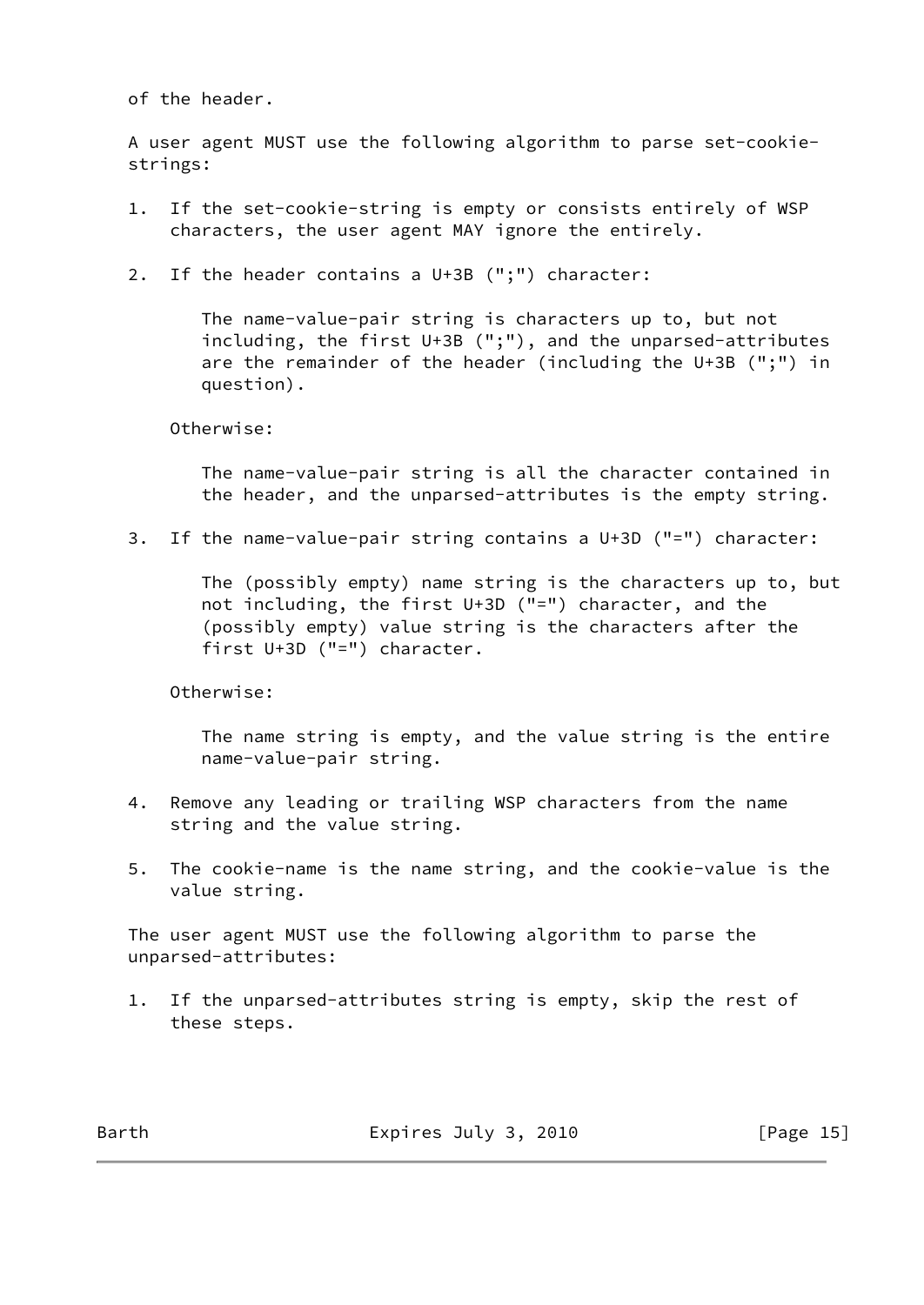- <span id="page-17-1"></span> 2. Consume the first character of the unparsed-attributes (which will be a U+3B (";") character).
- 3. If the remaining unparsed-attributes contains a U+3B (";") character:

 Consume the characters of the unparsed-attributes up to, but not including, the first U+3B (";") character.

Otherwise:

Consume the remainder of the unparsed-attributes.

Let the cookie-av string be the characters consumed in this step.

4. If the cookie-av string contains a U+3D ("=") character:

 The (possibly empty) attribute-name string is the characters up to, but not including, the first U+3D ("=") character, and the (possibly empty) attribute-value string is the characters after the first U+3D ("=") character.

Otherwise:

 The attribute-name string is the entire cookie-av string, and the attribute-value string is empty. (Note that this step differs from the analogous step when parsing the name-value pair string.)

- 5. Remove any leading or trailing WSP characters from the attribute name string and the attribute-value string.
- 6. Process the attribute-name and attribute-value according to the requirements in the following subsections.
- 7. Return to Step 1.

When the user agent finishes parsing the set-cookie-string header, the user agent \*receives a cookie\* from the Request-URI with name cookie-name, value cookie-value, and attributes cookie-attribute list.

<span id="page-17-0"></span>[5.2.1](#page-17-0). The Max-Age Attribute

 If the attribute-name case-insensitively matches the string "Max- Age", the user agent MUST process the cookie-av as follows.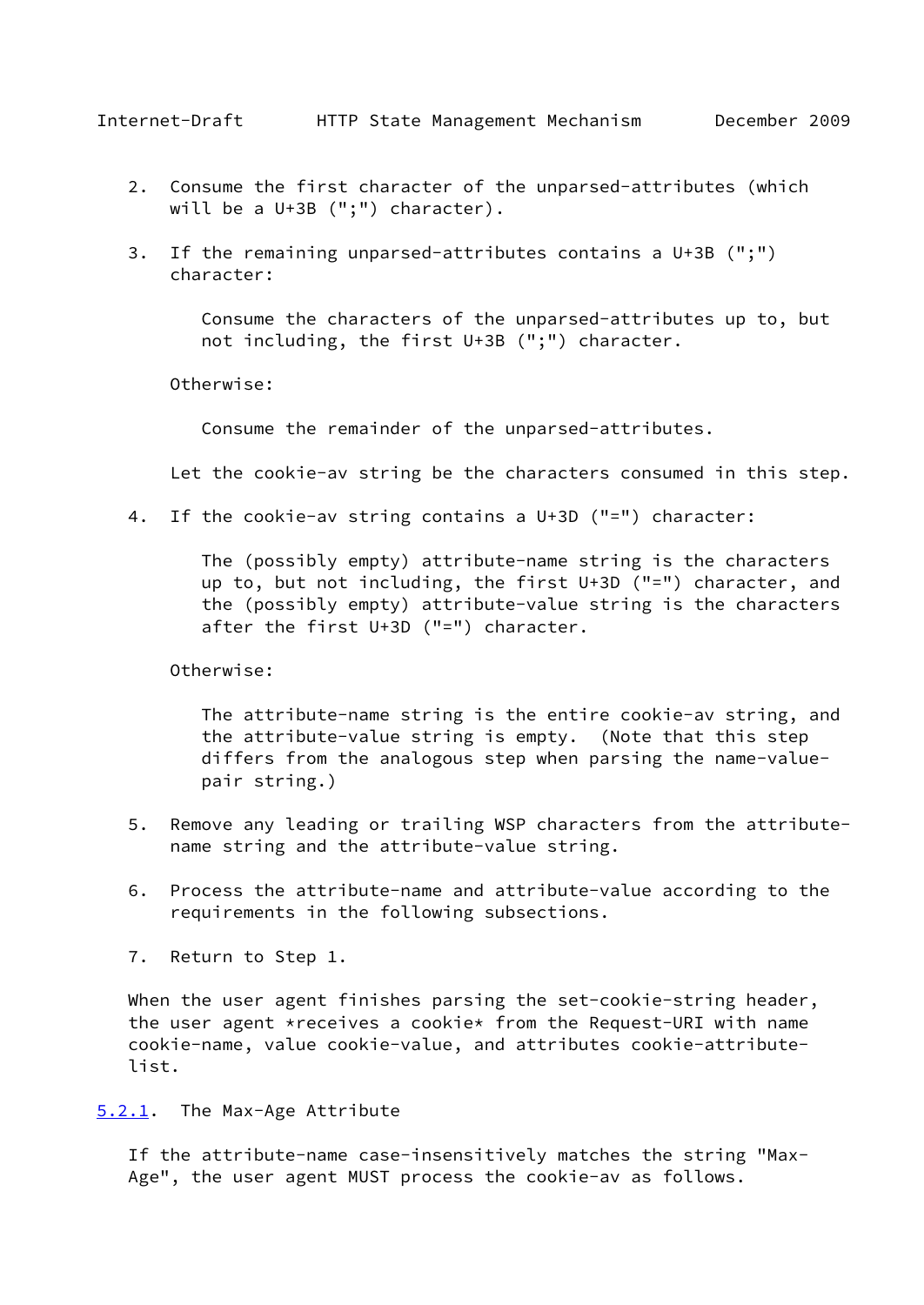If the first character of the attribute-value is not a DIGIT or a "-"

Barth **Expires July 3, 2010** [Page 16]

<span id="page-18-1"></span>Internet-Draft HTTP State Management Mechanism December 2009

character, ignore the cookie-av.

 If the remainder of attribute-value contains a non-DIGIT character, ignore the cookie-av.

Let delta-seconds be the attribute-value converted to an integer.

 If delta-seconds is less than or equal to zero (0), let expiry-time be the current date and time. Otherwise, let the expiry-time be the current date and time plus delta-seconds seconds.

 Append an attribute to the cookie-attribute-list with an attribute name of Expires (note the name conversion) and an attribute-value of expiry-time.

<span id="page-18-0"></span>[5.2.2](#page-18-0). The Expires Attribute

 If the attribute-name case-insensitively matches the string "Expires", the user agent MUST process the cookie-av as follows.

 Let the parsed-cookie-date be the result of parsing the attribute value as cookie-date.

 If the attribute-value failed to parse as a cookie date, ignore the cookie-av.

 If the user agent received the set-cookie-string from an HTTP response that contains a Date header field and the contents of the last Date header field successfully parse as a cookie-date:

 Let server-date be the date obtained by parsing the contents of the last Date header field as a cookie-date.

 Let time-delta be the number of seconds between the server-date and the parsed-cookie-date.

 Let the expiry-time be the current date and time plus delta seconds seconds.

Otherwise: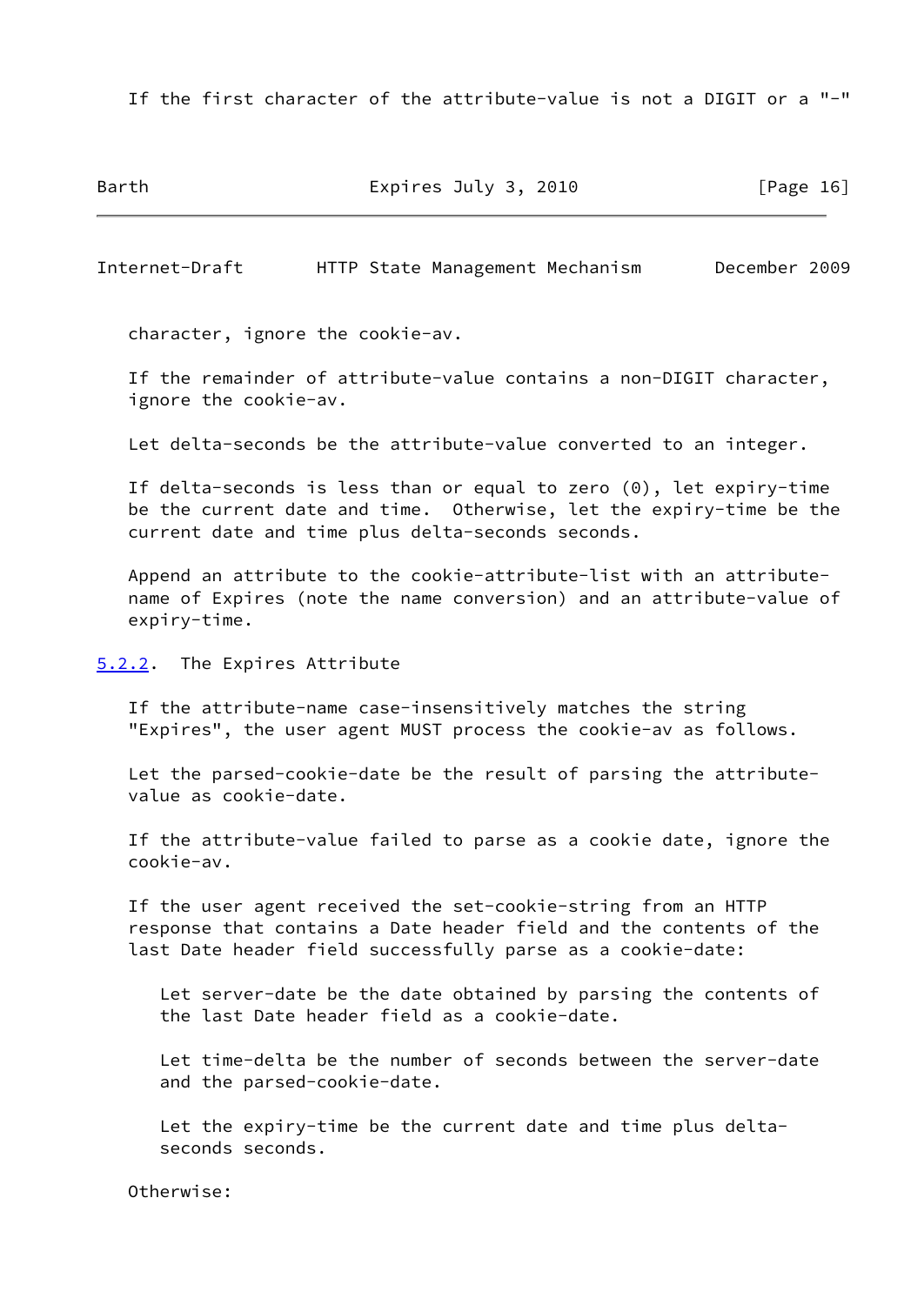Let the expiry-time be the parsed-cookie-date.

 If the expiry-time is later than the last date the user agent can represent, the user agent MAY replace the expiry-time with the last representable date.

If the expiry-time is earlier than the first date the user agent can

Barth Expires July 3, 2010 [Page 17]

<span id="page-19-1"></span>Internet-Draft HTTP State Management Mechanism December 2009

 represent, the user agent MAY replace the expiry-time with the first representable date.

 Append an attribute to the cookie-attribute-list with an attribute name of Expires and an attribute-value of expiry-time.

<span id="page-19-0"></span>[5.2.3](#page-19-0). The Domain Attribute

 If the attribute-name case-insensitively matches the string "Domain", the user agent MUST process the cookie-av as follows.

 If the attribute-value is empty, the behavior is undefined. However, user agent SHOULD ignore the cookie-av entirely.

If the first character of the attribute-value string is U+2E ("."):

 Let cookie-domain be the attribute-value with the leading U+2E (".") character.

Otherwise:

Let cookie-domain be the entire attribute-value.

[TODO: Test ".127.0.0.1" and "127.0.0.1"]

 Append an attribute to the cookie-attribute-list with an attribute name of Domain and an attribute-value of canonicalized cookie-domain.

<span id="page-19-2"></span>[5.2.4](#page-19-2). The Path Attribute

 If the attribute-name case-insensitively matches the string "Path", the user agent MUST process the cookie-av as follows.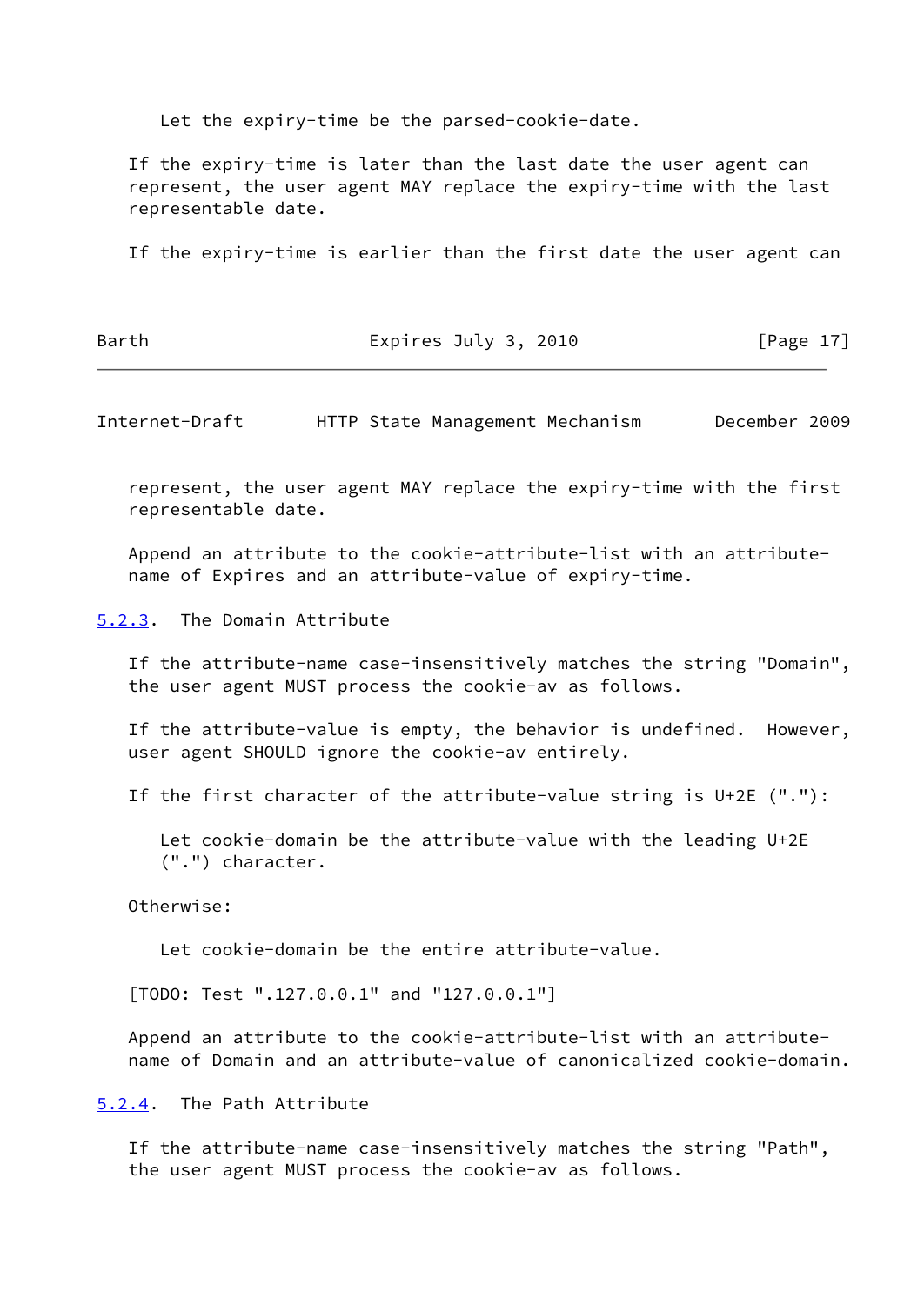If the attribute-value is empty or if the first character of the attribute-value is not U+2F ("/"):

 Let cookie-path be the default-path. [TODO: We need more tests for this, including with " characters and with multiple Path attributes.]

Otherwise:

Let cookie-path be the attribute-value.

 Append an attribute to the cookie-attribute-list with an attribute name of Path and an attribute-value of cookie-path.

| Barth | Expires July 3, 2010 | [Page 18] |
|-------|----------------------|-----------|
|       |                      |           |

<span id="page-20-1"></span>Internet-Draft HTTP State Management Mechanism December 2009

#### <span id="page-20-0"></span>[5.2.5](#page-20-0). The Secure Attribute

 If the attribute-name case-insensitively matches the string "Secure", the user agent MUST append an attribute to the cookie-attribute-list with an attribute-name of Secure and an empty attribute-value.

<span id="page-20-2"></span>[5.2.6](#page-20-2). The HttpOnly Attribute

 If the attribute-name case-insensitively matches the string "HttpOnly", the user agent MUST append an attribute to the cookie attribute-list with an attribute-name of Secure and an empty attribute-value.

<span id="page-20-3"></span>[5.3](#page-20-3). Storage Model

 When the user agent receives a cookie, the user agent SHOULD record the cookie in its cookie store as follows.

 A user agent MAY ignore a received cookie in its entirety if the user agent is configured to block receiving cookies. For example, the user agent might wish to block receiving cookies from "third-party" responses.

 The user agent stores the following fields about each cookie: name, value, expiry-time, domain, path, creation-time, last-access-time, persistent-flag, host-only-flag, secure-only-flag, and http-only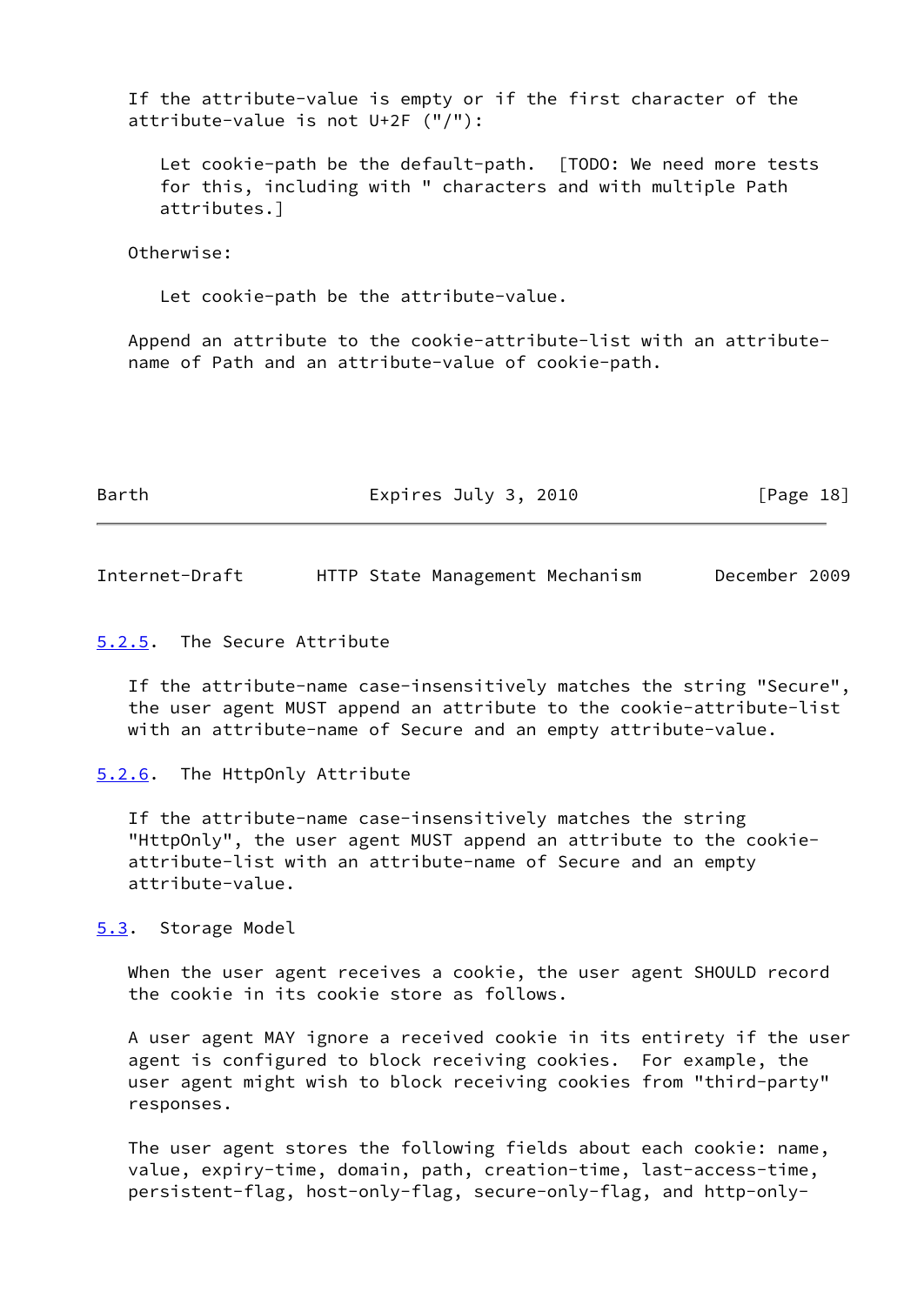flag.

 When the user agent receives a cookie from a Request-URI with name cookie-name, value cookie-value, and attributes cookie-attribute list, the user agent MUST process the cookie as follows:

- 1. Create a new cookie with name cookie-name, value cookie-value. Set the creation-time and the last-access-time to the current date and time.
- 2. If the cookie-attribute-list contains an attribute with an attribute-name of "Expires":

Set the cookie's persistent-flag to true.

 Set the cookie's expiry-time to attribute-value of the last attribute in the cookie-attribute-list with an attribute-name of "Expires". [TODO: Test that this really works when mixing Max-Age and Expires.]

Otherwise:

Barth Expires July 3, 2010 [Page 19]

Internet-Draft HTTP State Management Mechanism December 2009

Set the cookie's persistent-flag to false.

Set the cookie's expiry-time to the latest representable date.

 3. If the cookie-attribute-list contains an attribute with an attribute-name of "Domain":

> Let the domain-attribute be the attribute-value of the last attribute in the cookie-attribute-list with an attribute-name of "Domain".

 If the Request-URI's host does not domain-match the domain attribute, ignore the cookie entirely and abort these steps.

Set the cookie's host-only-flag to false.

Set the cookie's domain to the domain-attribute.

Otherwise: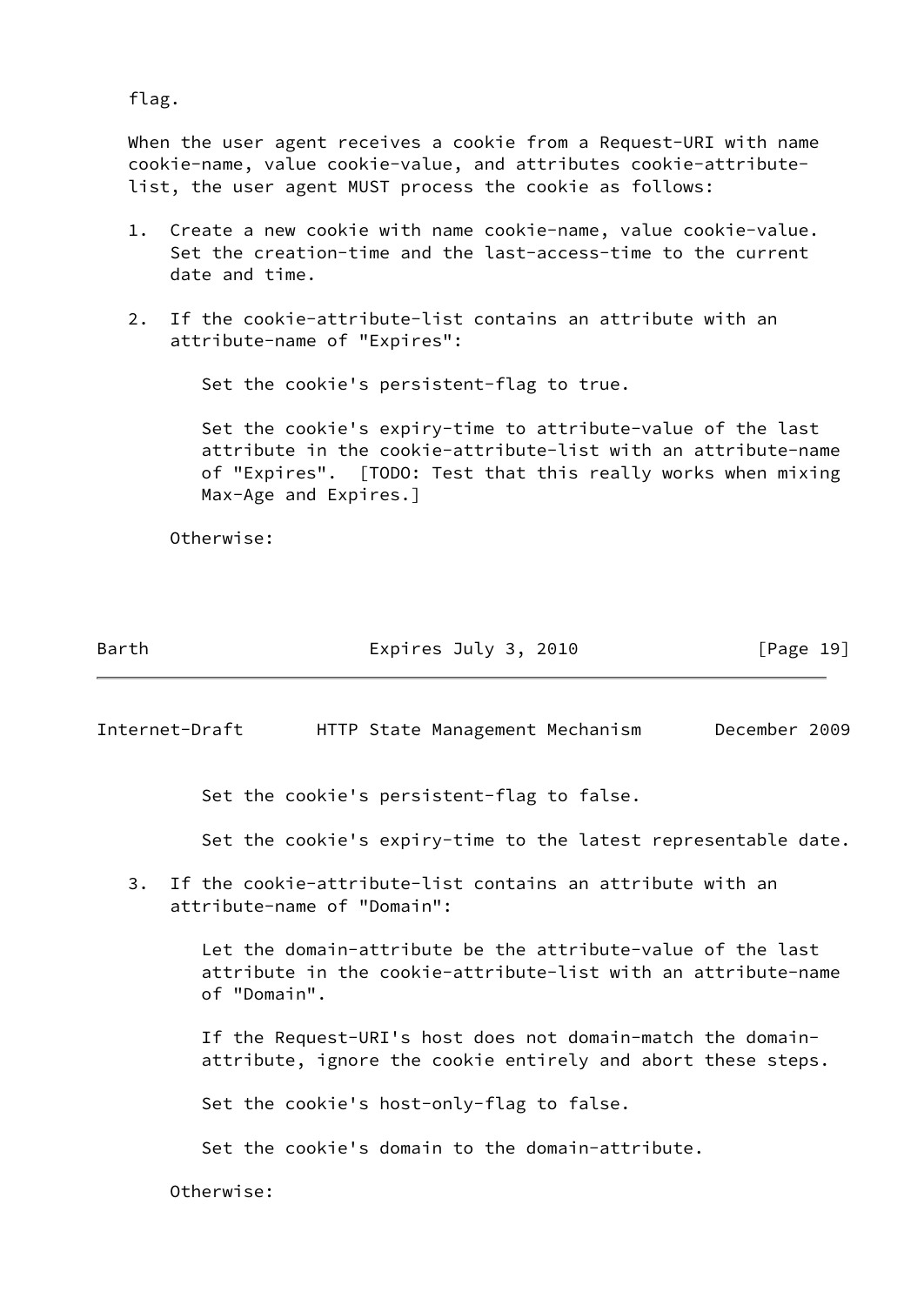Set the cookie's host-only-flag to true.

Set the cookie's domain to the host of the Request-URI.

- 4. If the cookie-attribute-list contains an attribute with an attribute-name of "Path", set the cookie's path to attribute value of the last attribute in the cookie-attribute-list with an attribute-name of "Path". Otherwise, set cookie's path to the default-path of the Request-URI.
- 5. If the cookie-attribute-list contains an attribute with an attribute-name of "Secure", set the cookie's secure-only-flag to true. Otherwise, set cookie's secure-only-flag to false.
- 6. If the cookie-attribute-list contains an attribute with an attribute-name of "HttpOnly", set the cookie's http-only-flag to true. Otherwise, set cookie's http-only-flag to false.
- 7. Remove from the cookie store all cookies that have the share the same name, domain, path, and host-only-flag as the newly created cookie. [TODO: Validate this list!] [TODO: There's some funny business around http-only here.]
- 8. Insert the newly created cookie into the cookie store unless the cookie's name and value are both empty.

 The user agent MUST evict a cookie from the cookie store if a cookie exists in the cookie store with an expiry date in the past.

Barth **Expires July 3, 2010** [Page 20]

<span id="page-22-0"></span>Internet-Draft HTTP State Management Mechanism December 2009

 The user agent MAY evict a cookie from the cookie store if the number of cookies sharing a domain field exceeds some predetermined upper bound (such as 50 cookies).

 The user agent MAY evict a cookie from the cookie store if the cookie store exceeds some predetermined upper bound (such as 3000 cookies).

 When the user agent evicts a cookie from the cookie store, the user agent MUST evict cookies in the following priority order:

1. Cookies with an expiry date in the past.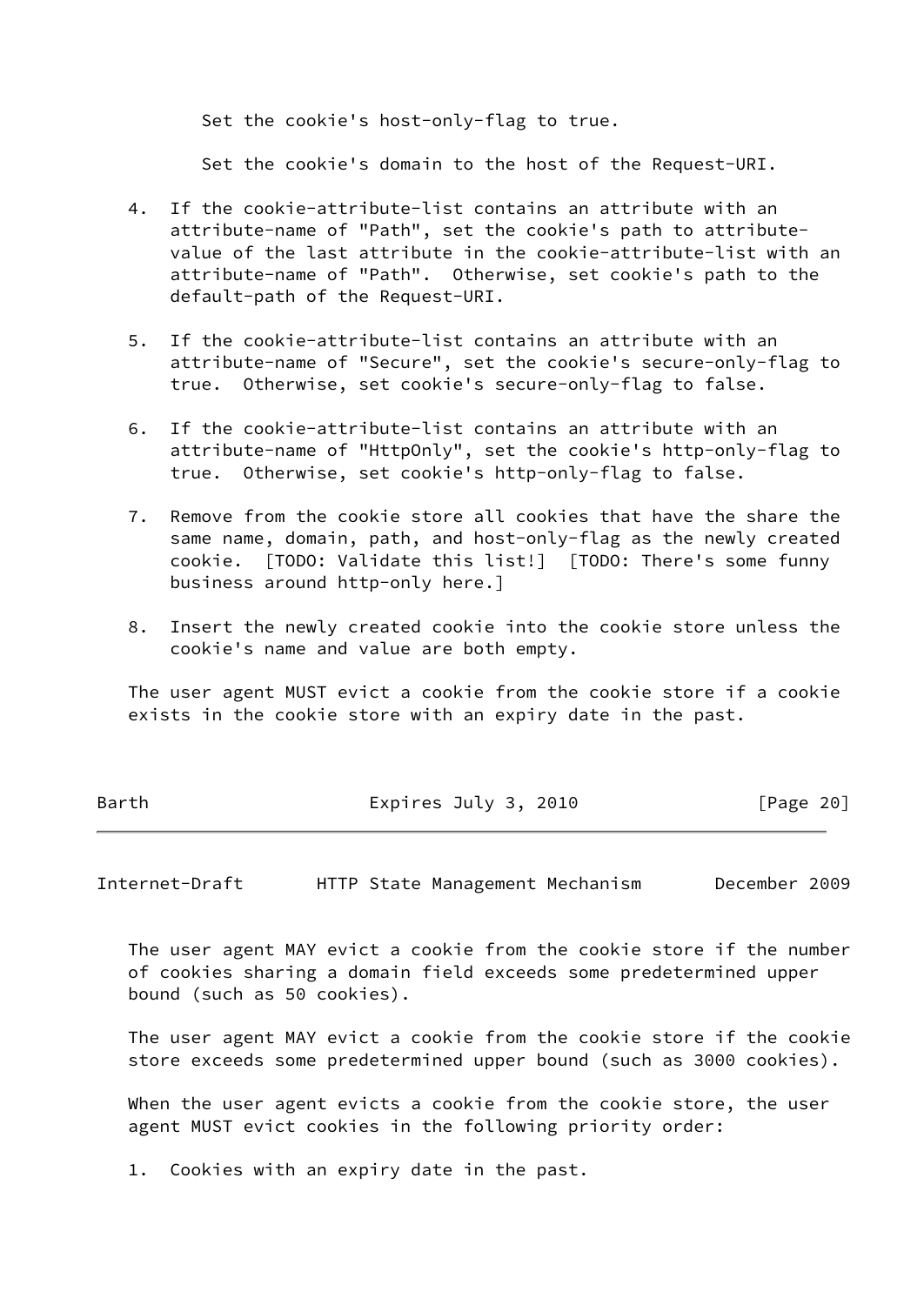- 2. Cookies that share a domain field more than a predetermined number of other cookies.
- 3. All other cookies.

 If two cookies have the same removal priority, the user agent MUST evict the cookie with the least recent last-access date first.

When "the current session is over" (as defined by the user agent), the user agent MUST remove from the cookie store all cookies with the persistent-flag set to false.

<span id="page-23-0"></span>[5.4](#page-23-0). The Cookie Header

 When the user agent generates an HTTP request, the user agent SHOULD attach exactly one HTTP header named Cookie if the cookie-string (defined below) for the Request-URI is non-empty.

 A user agent MAY elide the Cookie header in its entirety if the user agent is configured to block sending cookies. For example, the user agent might wish to block sending cookies during "third-party" requests.

 The user agent MUST use the following algorithm to compute the cookie-string from a cookie store and a Request-URI:

- 1. Let cookie-list be the set of cookies from the cookie store that meet the following requirements:
	- \* Let request-host be the Request-URI's host. Either:

 The cookie's host-only-flag is true and the canonicalized request-host is identical to the cookie's domain.

Or:

| Barth | Expires July 3, 2010 | [Page 21] |
|-------|----------------------|-----------|
|       |                      |           |

Internet-Draft HTTP State Management Mechanism December 2009

 The cookie's host-only-flag is false and the request-host domain-matches cookie's domain.

\* The Request-URI's path patch-matches cookie's path.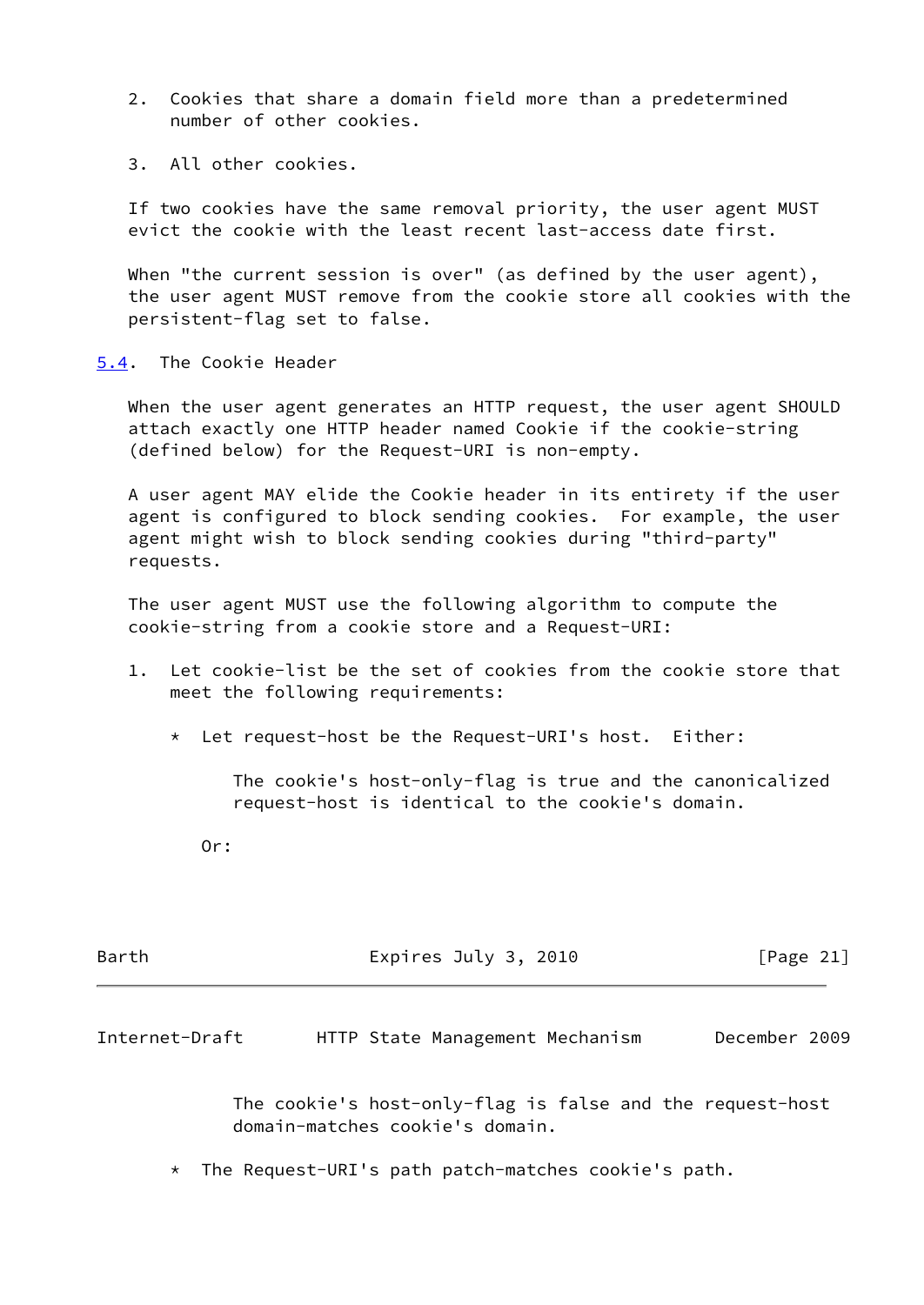\* If the cookie's secure-only field is true, then the Request- URI's scheme must denote a "secure" protocol (as defined by the user agent).

 NOTE: The notion of an "secure" protocol is not defined by this document. Typically, user agents consider a protocol secure if the protocol makes use of transport-layer security, such as TLS. For example, most user agents consider "https" to be a scheme that denotes a secure protocol.

- \* If the cookie's http-only field is true, then include the cookie unless the cookie-string is begin generated for a "non- HTTP" API (as defined by the user agent).
- 2. Sort the cookie-list in the following order:
	- \* Cookies with longer paths are listed before cookies with shorter paths.
	- \* Among cookies that have equal length path fields, cookies with earlier creation-times are listed before cookies with later creation-times.
- 3. Update the last-access-time of each cookie in the cookie-list to the current date and time.
- 4. Serialize the cookie-list into a cookie-string by processing each cookie in the cookie-list in order:
	- 1. If the cookie's name is non-empty, output the cookie's name followed by the U+3D ("=") character.
	- 2. Output the cookie's value.
	- 3. If there is an unprocessed cookie in the cookie-list, output the characters U+3B and U+20 ("; ").

Barth **Expires July 3, 2010** [Page 22]

<span id="page-24-0"></span>

Internet-Draft HTTP State Management Mechanism December 2009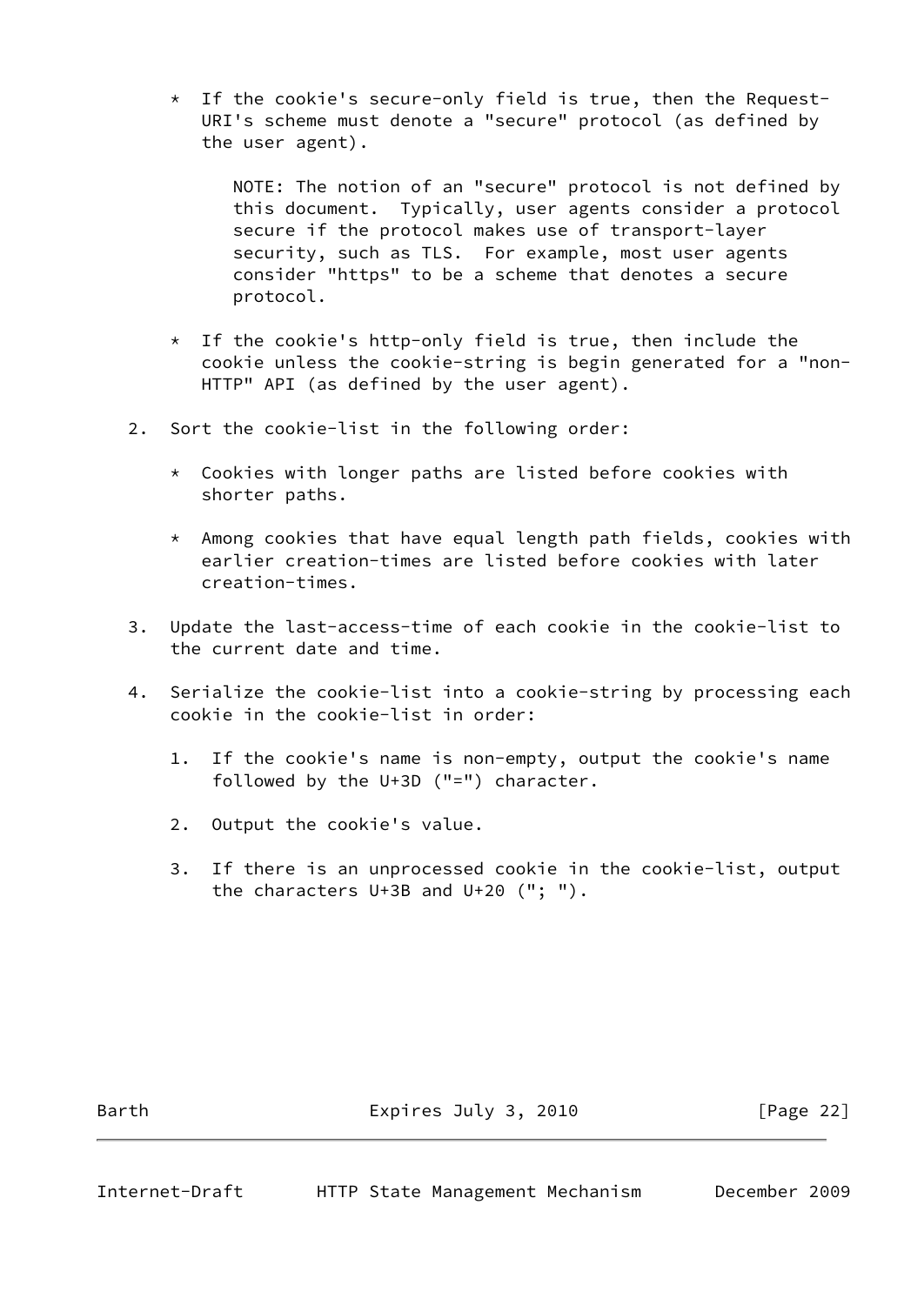#### <span id="page-25-0"></span>[6](#page-25-0). Implementation Limits

 Practical user agent implementations have limits on the number and size of cookies that they can store. General-use user agents SHOULD provide each of the following minimum capabilities:

- o At least 4096 bytes per cookie (as measured by the sum of the length of the cookie's name, value, and attributes).
- o At least 50 cookies per domain.
- o At least 3000 cookies total.

 Servers SHOULD use as few and as small cookies as possible to avoid reaching these implementation limits and to avoid network latency due to the Cookie header being included in every request.

 Servers should gracefully degrade if the user agent fails to return one or more cookies in the Cookie header because the user agent might evict any cookie at any time on orders from the user.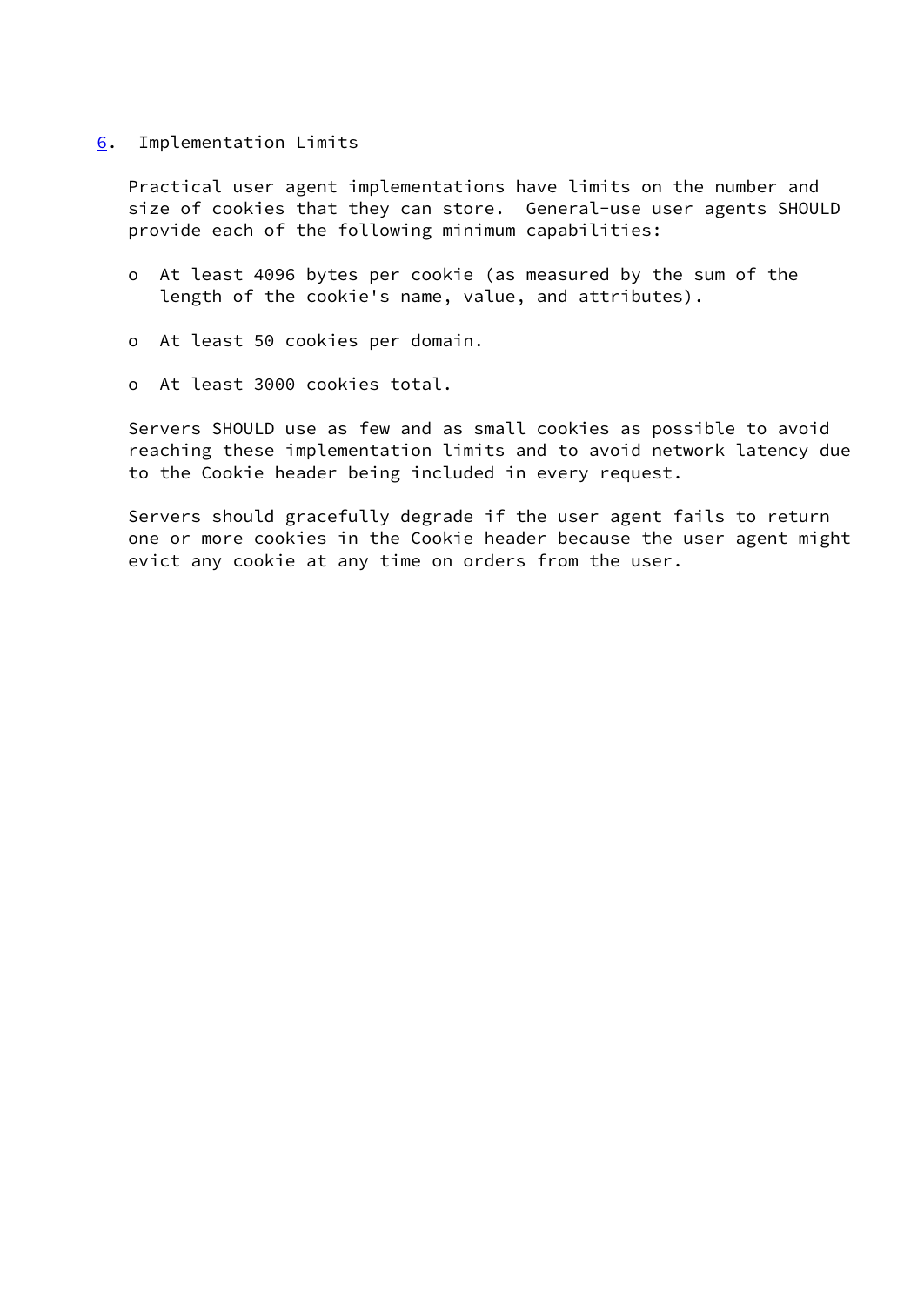# <span id="page-26-1"></span>Internet-Draft HTTP State Management Mechanism December 2009

#### <span id="page-26-0"></span>[7](#page-26-0). Security Considerations

#### <span id="page-26-2"></span>[7.1](#page-26-2). Clear Text

 The information in the Set-Cookie and Cookie headers is transmitted in the clear.

- 1. All sensitive information conveyed in these headers is exposed to an eavesdropper.
- 2. A malicious intermediary could alter the headers as they travel in either direction, with unpredictable results.
- 3. A malicious client could alter the Cookie header before transmission, with unpredictable results.

 Servers SHOULD encrypt and sign their cookies. However, encrypting and signing cookies does not prevent an attacker from transplanting a cookie from one user agent to another.

 In addition to encrypting and signing the the contents of every cookie, servers that require a higher level of security SHOULD use the cookie protocol only over a secure channel.

#### <span id="page-26-3"></span>[7.2](#page-26-3). Weak Confidentiality

 Cookies do provide isolation by port. If a cookie is readable by a service running on one port, the cookie is also readable by a service running on another port of the same server. If a cookie is writable by a service on one port, the cookie is also writable by a service running on another port of the same server. For this reason, servers SHOULD NOT both run mutually distrusting services on different ports of the same machine and use cookies to store security-sensitive information.

 Cookies do not provide isolation by scheme. Although most commonly used with the http and https schemes, the cookies for a given host are also available to other schemes, such as ftp and gopher. This lack of isolation is most easily seen when a user agent retrieves a URI with a gopher scheme via HTTP, but the lack of isolation by scheme is also apparent via non-HTTP APIs that permit access to cookies, such as HTML's document.cookie API.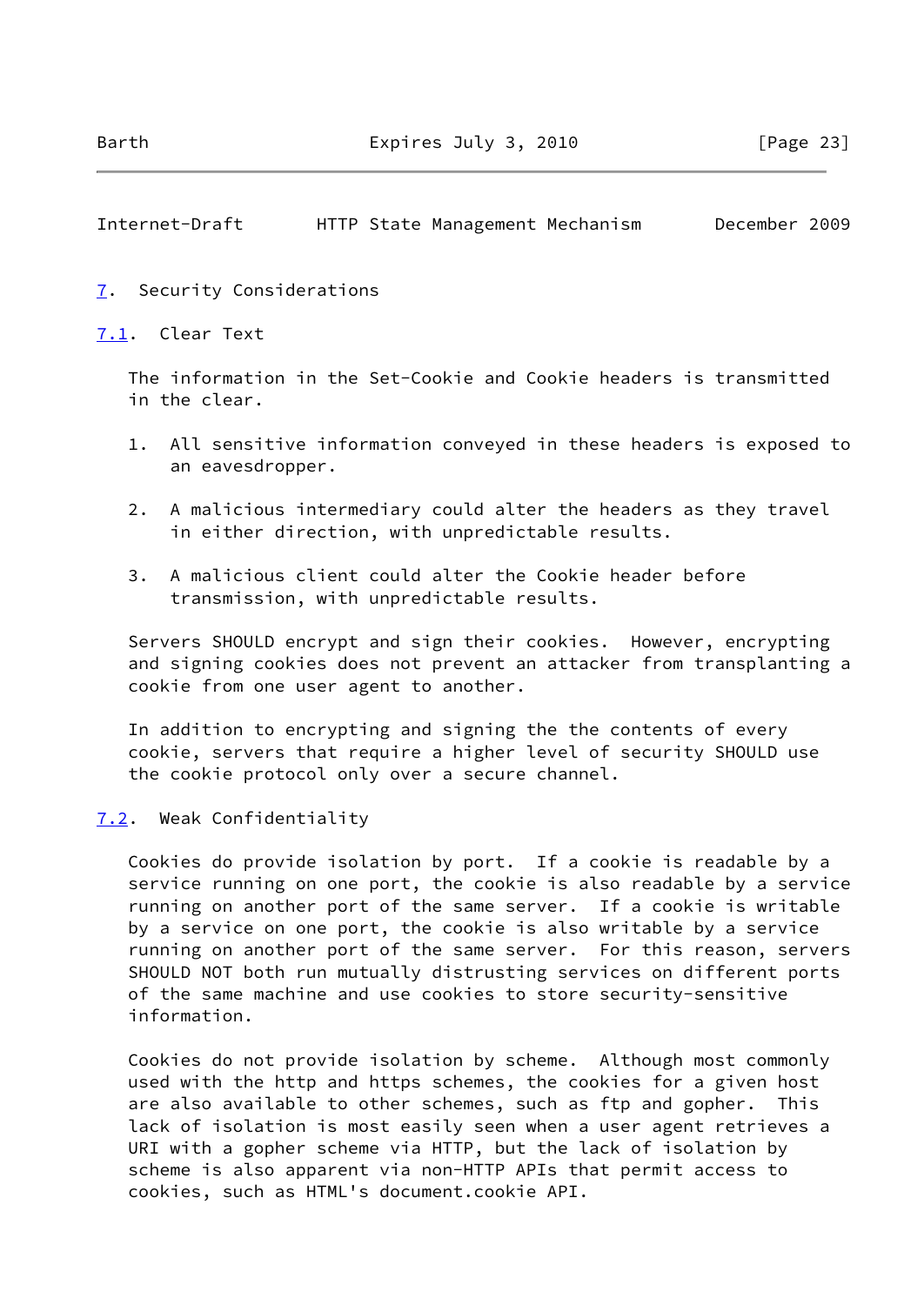# <span id="page-27-0"></span>[7.3](#page-27-0). Weak Integrity

 Cookies do not integrity guarantees for sibling domains (and their subdomains). For example, consider foo.example.com and bar.example.com. The foo.example.com server can set a cookie with a

Barth Expires July 3, 2010 [Page 24]

Internet-Draft HTTP State Management Mechanism December 2009

 Domain attribute of ".example.com", and the user agent will include that cookie in HTTP requests to bar.example.com. In the worst case, bar.example.com will be unable to distinguish this cookie from a cookie it set itself. The foo.example.com server might be able to leverage this ability to mount an attack against bar.example.com.

 Similarly, an active network attacker can inject cookies into the Cookie header sent to https://example.com/ by impersonating a response from http://example.com/ and injecting a Set-Cookie header. The HTTPS server at example.com will be unable to distinguish these cookies from cookies that it set itself in an HTTPS response. An active network attacker might be able to leverage this ability to mount an attack against example.com even if example.com uses HTTPS exclusively.

 Servers can partially mitigate these attacks by encrypting and signing their cookies. However, using cryptography does not fully ameliorate the issue because an attacker can replay a cookie he or she received from the authentic example.com server in the user's session, with unpredictable results.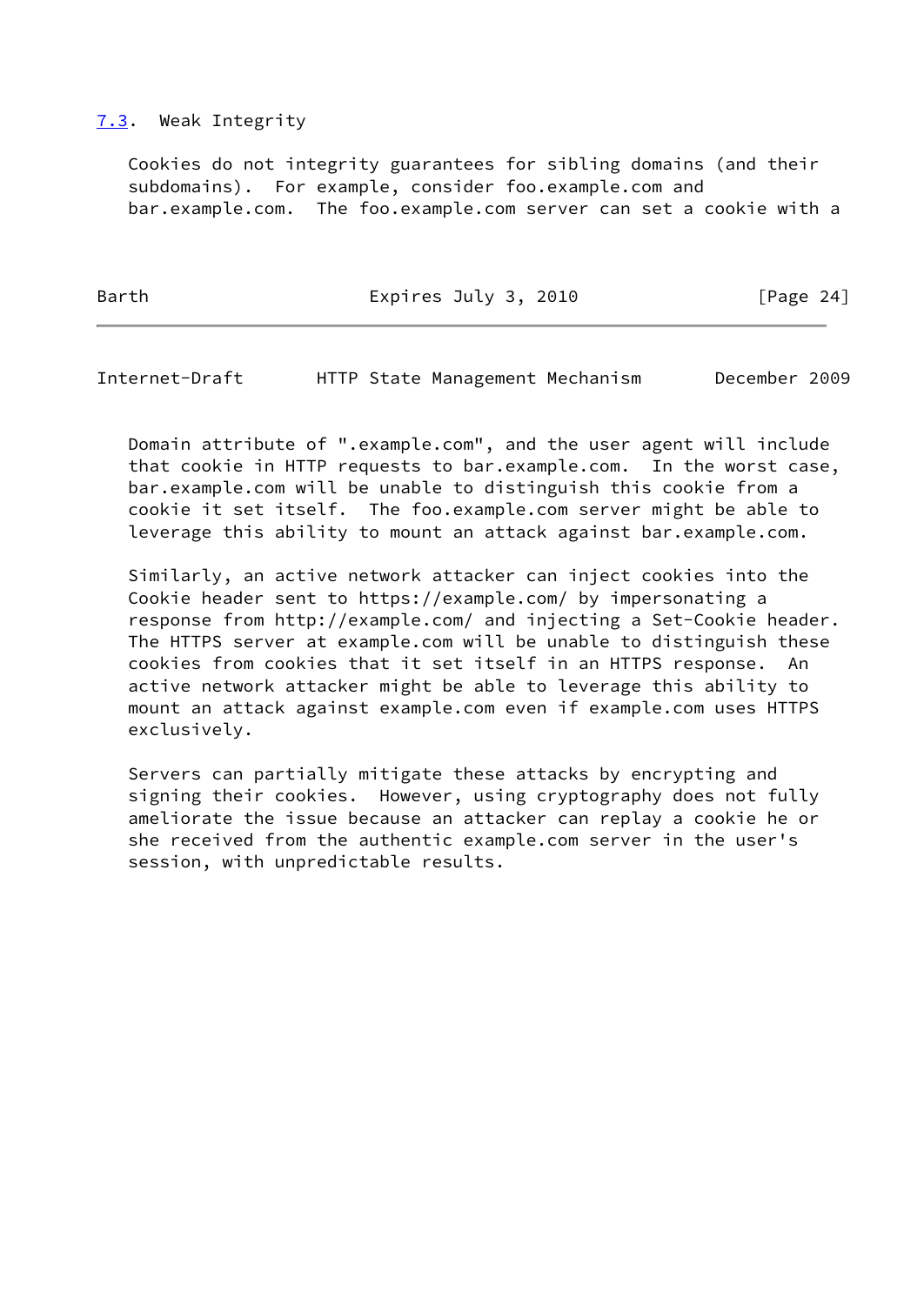Barth Expires July 3, 2010 [Page 25]

<span id="page-28-1"></span>Internet-Draft HTTP State Management Mechanism December 2009

<span id="page-28-0"></span>[8](#page-28-0). Normative References

| [RFC2616] Fielding, R., Gettys, J., Mogul, J., Frystyk, H., |  |  |
|-------------------------------------------------------------|--|--|
| Masinter, L., Leach, P., and T. Berners-Lee, "Hypertext     |  |  |
| Transfer Protocol -- HTTP/1.1", RFC 2616, June 1999.        |  |  |

- [RFC5234] Crocker, D., Ed. and P. Overell, "Augmented BNF for Syntax Specifications: ABNF", STD 68, [RFC 5234](https://datatracker.ietf.org/doc/pdf/rfc5234), January 2008.
- [RFC5246] Dierks, T. and E. Rescorla, "The Transport Layer Security (TLS) Protocol Version  $1.2$ ", [RFC 5246](https://datatracker.ietf.org/doc/pdf/rfc5246), August 2008.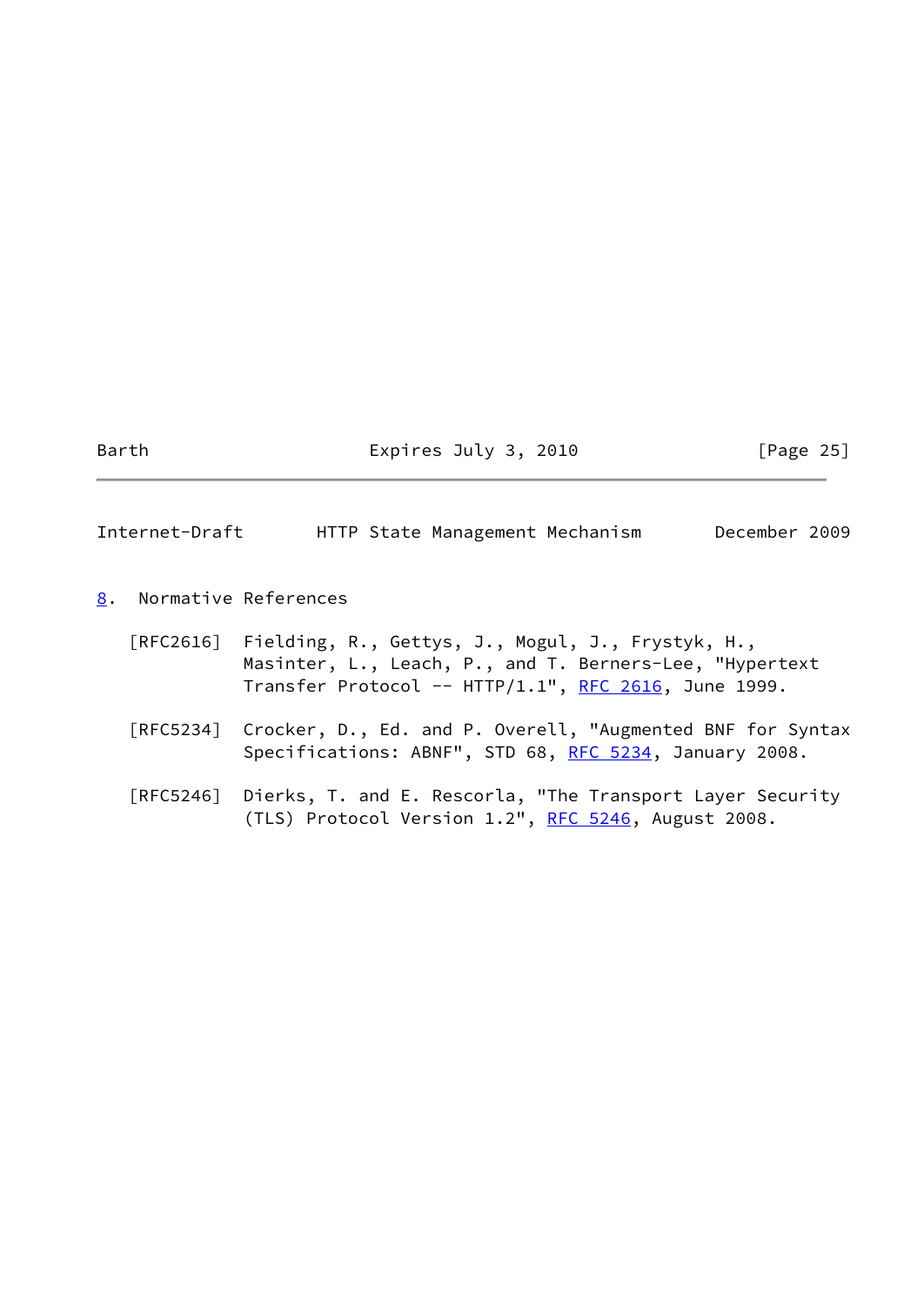Barth **Expires July 3, 2010** [Page 26]

<span id="page-29-1"></span>Internet-Draft HTTP State Management Mechanism December 2009

<span id="page-29-0"></span>[Appendix A.](#page-29-0) Acknowledgements

This document borrows heavily from [RFC 2109.](https://datatracker.ietf.org/doc/pdf/rfc2109) [TODO: Figure out the proper way to credit the authors of [RFC 2109.](https://datatracker.ietf.org/doc/pdf/rfc2109)]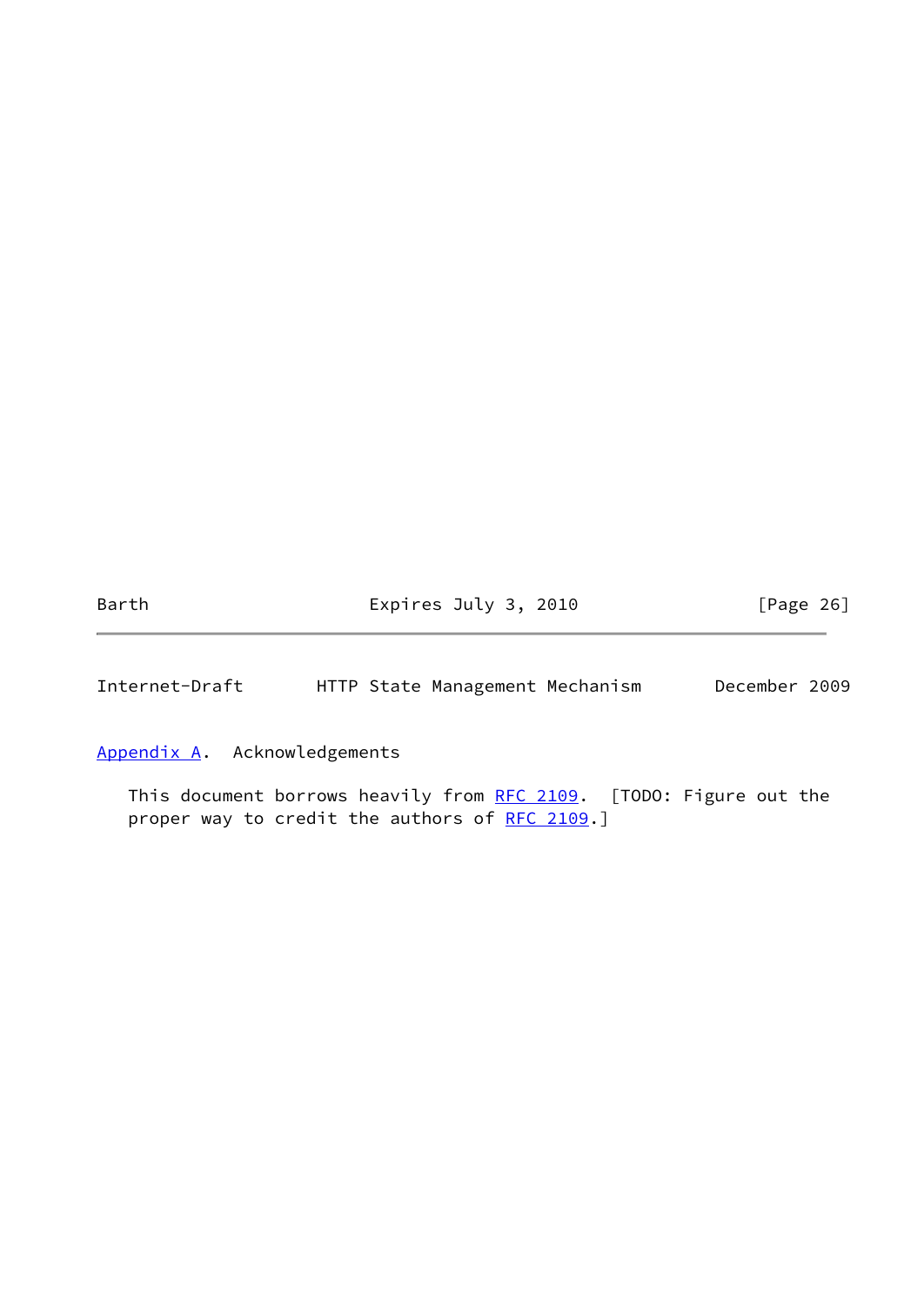Barth Expires July 3, 2010 [Page 27]

<span id="page-30-0"></span>Internet-Draft HTTP State Management Mechanism December 2009

Author's Address

 Adam Barth University of California, Berkeley

 Email: abarth@eecs.berkeley.edu URI: <http://www.adambarth.com/>